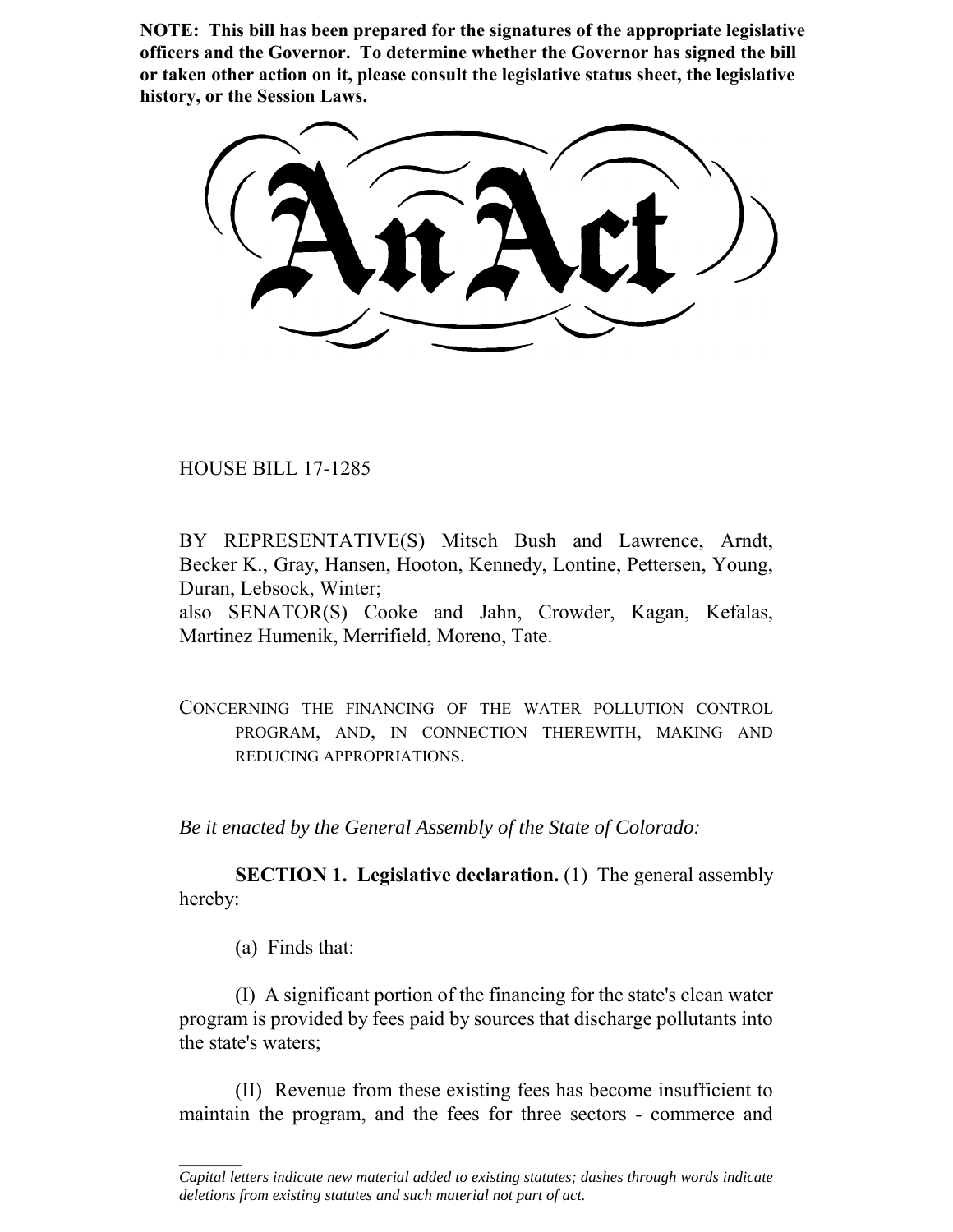industry, public and private utilities, and municipal separate storm sewer - have not been raised since 2007; and

(III) The department of public health and environment and clean water program stakeholders have recommended appropriate and necessary fee adjustments and a general fund contribution to adequately fund the department's water quality control division;

(b) Determines that:

(I) The department's use of funding provided in this act should be limited to processing permits, providing technical and compliance assistance, processing site application and design reviews, and maintaining stakeholder involvement for all aspects of the clean water program; and

(II) The department should develop production metrics for permit issuance, site application and design review, and inspections and should continue to report on costs associated with the clean water sectors; and

(c) Declares that this act is necessary to protect water quality while providing necessary services on which Colorado businesses rely.

**SECTION 2.** In Colorado Revised Statutes, 25-8-502, **amend**  $(1.1)(b)$ ,  $(1.1)(c)(II)$ ,  $(1.1)(c)(III)$ ,  $(1.1)(c)(IV)$  introductory portion,  $(1.1)(d)$ ,  $(1.1)(e)$ ,  $(1.1)(f)$ ,  $(1.2)(a)$  introductory portion,  $(1.2)(a)(I)$ introductory portion,  $(1.2)(a)(II)$  introductory portion,  $(1.3)(b)(V)$ ,  $(1.3)(b)(VI), (1.3)(b)(VII), (1.3)(b)(VIII), (1.3)(c), and (1.5)(c)$  as follows:

**25-8-502. Application - definitions - fees - funds created - public participation - repeal.** (1.1) For each regulated activity listed in this subsection (1.1), the division may assess an annual permit fee and a nonrefundable permit application fee for new permits that must equal fifty percent of the annual permit fee. The full amount of the application fee is credited toward the annual permit fee. All such fees must be in accordance with the following schedules:

(b) The commerce and industry sector includes annual fee schedules for regulated activities associated with mining, hydrocarbon refining, sugar processing, industrial storm water, utilities not included in the private and public utilities sector, manufacturing activities, commercial activities, and

#### PAGE 2-HOUSE BILL 17-1285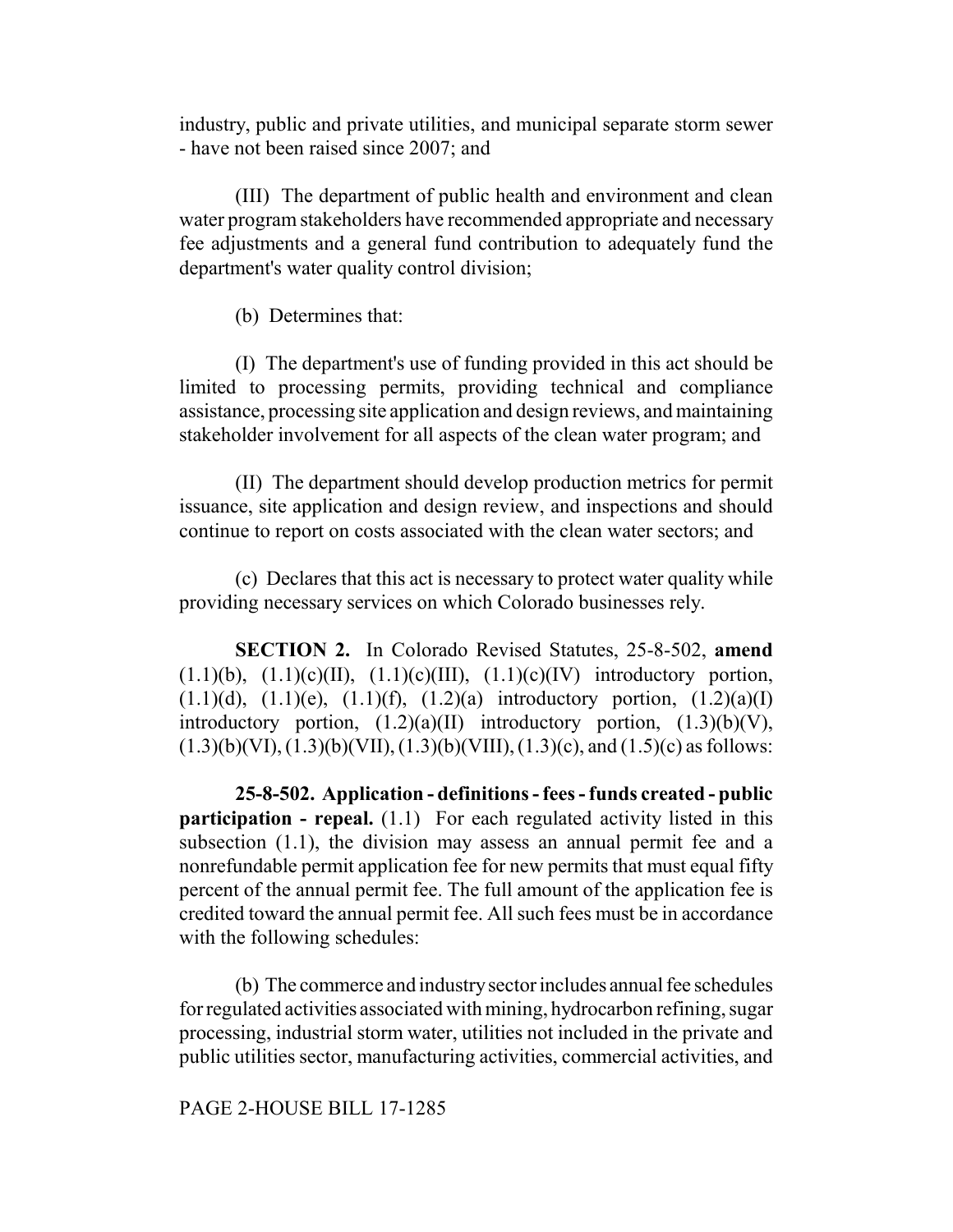all other industrial activities as follows:

# **Facility Categories and Subcategories for Permit Fees within the Commerce and Industry Sector**

| (I) Sand and gravel and placer mining:                           | <b>Annual Fees</b>          |
|------------------------------------------------------------------|-----------------------------|
| (A) Pit dewatering only                                          | <del>\$500</del> \$805      |
| (B) Pit dewatering or wash-water discharge                       | \$570 \$918                 |
| (C) Mercury use with discharge impact                            | $$640$ \$1,030              |
| (D) Storm water discharge only                                   | \$435 \$700                 |
| (II) Coal mining:                                                |                             |
| (A) Sedimentation ponds, surface runoff only                     | $$980$ \$1,578              |
| (B) Mine water, preparation plant discharge                      | $$1,320$ \$2,125            |
| (III) Hardrock mining:                                           |                             |
| $(A)$ Mine dewatering from 0 up to<br>49,999 gallons per day     | $$1,140$ \$1,835            |
| (B) Mine dewatering from 50,000 up to<br>999,999 gallons per day | $$2,150$ \$3,462            |
| $(C)$ Mine dewatering, 1,000,000 gallons<br>per day or more      | $$3,280$ \$5,281            |
| (D) Mine dewatering and milling with<br>no discharge             | $$3,280$ \$5,281            |
| (E) Mine dewatering and milling<br>with discharge                | <del>\$9,880</del> \$15,907 |

PAGE 3-HOUSE BILL 17-1285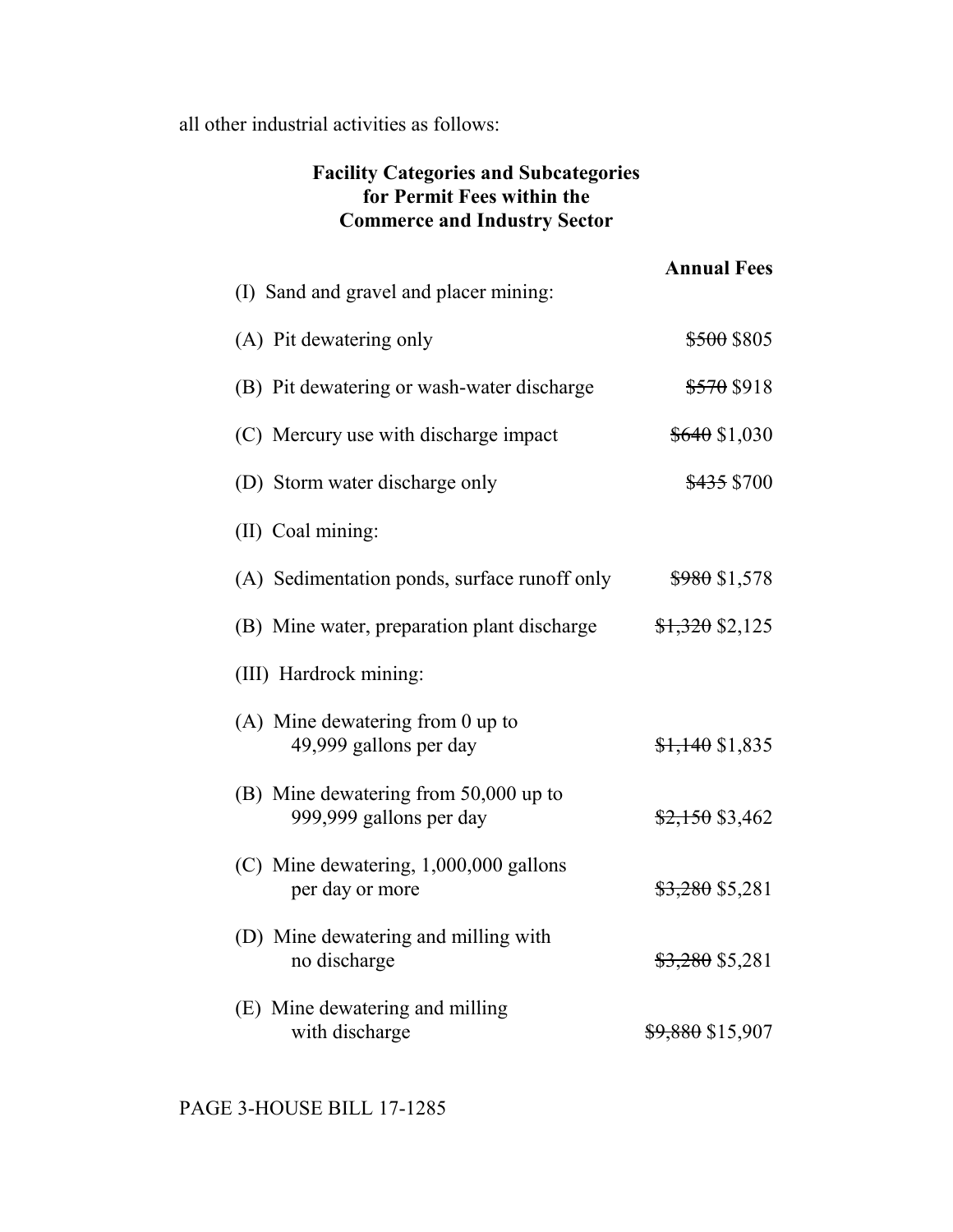| (F) No discharge                                                    | $\frac{$1,140}{$1,835}$     |
|---------------------------------------------------------------------|-----------------------------|
| (G) Milling with discharge from 0 up to<br>49,999 gallons per day   | <del>\$3,350</del> \$5,394  |
| (H) Milling with discharge, 50,000 gallons<br>per day or more       | \$6,680 \$10,755            |
| (IV) Oil shale:                                                     |                             |
| (A) Sedimentation ponds, surface runoff only                        | <del>\$1,990</del> \$3,204  |
| (B) Mine water from 0 up to 49,999<br>gallons per day               | $$2,150$ \$3,462            |
| (C) Mine water from $50,000$ up to $999,999$<br>gallons per day     | \$2,670 \$4,299             |
| (D) Mine water from 1,000,000 gallons<br>per day or more            | $$2,600$ \$4,186            |
| (E) Mine water and process water discharge                          | <del>\$9,880</del> \$15,907 |
| (F) No discharge                                                    | \$1,830 \$2,946             |
| (V) General permits:                                                |                             |
| (A) Sand and gravel with process discharge<br>and storm water       | <del>\$270</del> \$435      |
| (B) Sand and gravel without process discharge<br>- storm water only | $$75$ \$121                 |
| (C) Placer mining                                                   | <del>\$520</del> \$837      |
| (D) Coal mining                                                     | $$780$ \$1,256              |
| (E) Industrial - single municipal industrial<br>- storm water only  | <del>\$185</del> \$298      |

PAGE 4-HOUSE BILL 17-1285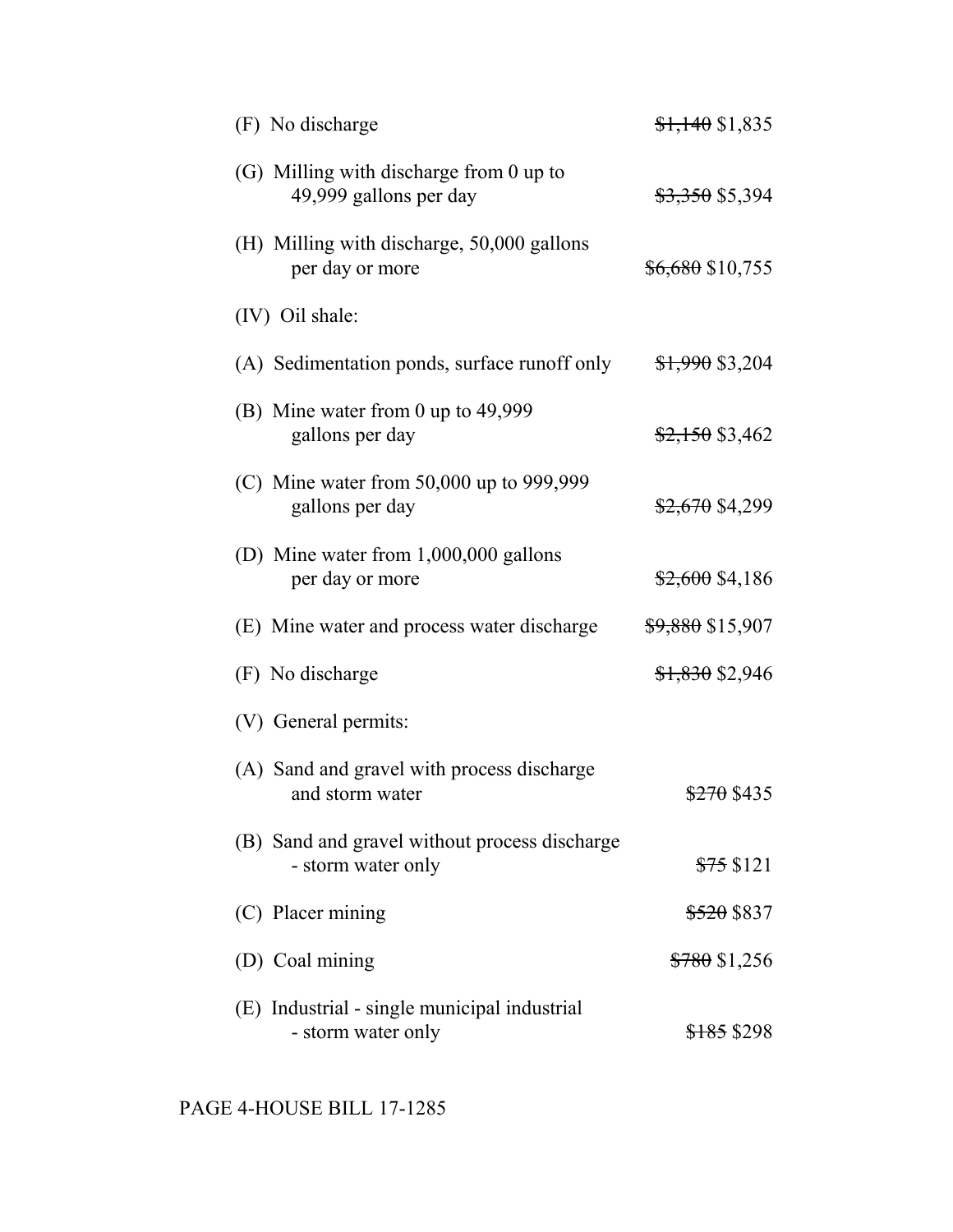| (F) Active mineral mines less than ten acres<br>- storm water only                  | <del>\$125</del> \$201      |
|-------------------------------------------------------------------------------------|-----------------------------|
| (G) Active mineral mines - ten acres or more<br>- storm water only                  | <del>\$375</del> \$604      |
| (H) Inactive mineral mines - storm water only                                       | $$75$ \$121                 |
| (I) Department of transportation - sand and<br>gravel storm-water permit            | \$4,360 \$7,020             |
| (J) Coal degasification - process water<br>from 0 up to $49,999$ gallons per day    | $$2,150$ \$3,462            |
| (K) Coal degasification - process water from<br>50,000 up to 99,999 gallons per day | $$3,280$ \$5,281            |
| (L) Coal degasification - process water,<br>100,000 gallons per day or more         | <del>\$9,880</del> \$15,907 |
| (M) Minimal discharge of industrial or<br>commercial waste waters - general permit  | \$630                       |
| (VI) Power plants:                                                                  |                             |
| (A) Cooling water only, no discharge                                                | $\frac{$1,140}{$1,835}$     |
| (B) Process water from 0 up to 49,999<br>gallons per day                            | $$2,150$ \$3,462            |
| (C) Process water from 50,000 up to 999,999<br>gallons per day                      | <del>\$3,280</del> \$5,281  |
| (D) Process water from 1,000,000 up to 4,999,999<br>gallons per day                 | <del>\$9,880</del> \$15,907 |
| $(E)$ Process water, 5,000,000 gallons per<br>day or more                           | <del>\$9,880</del> \$15,907 |
| (VII) Sugar processing:                                                             |                             |

PAGE 5-HOUSE BILL 17-1285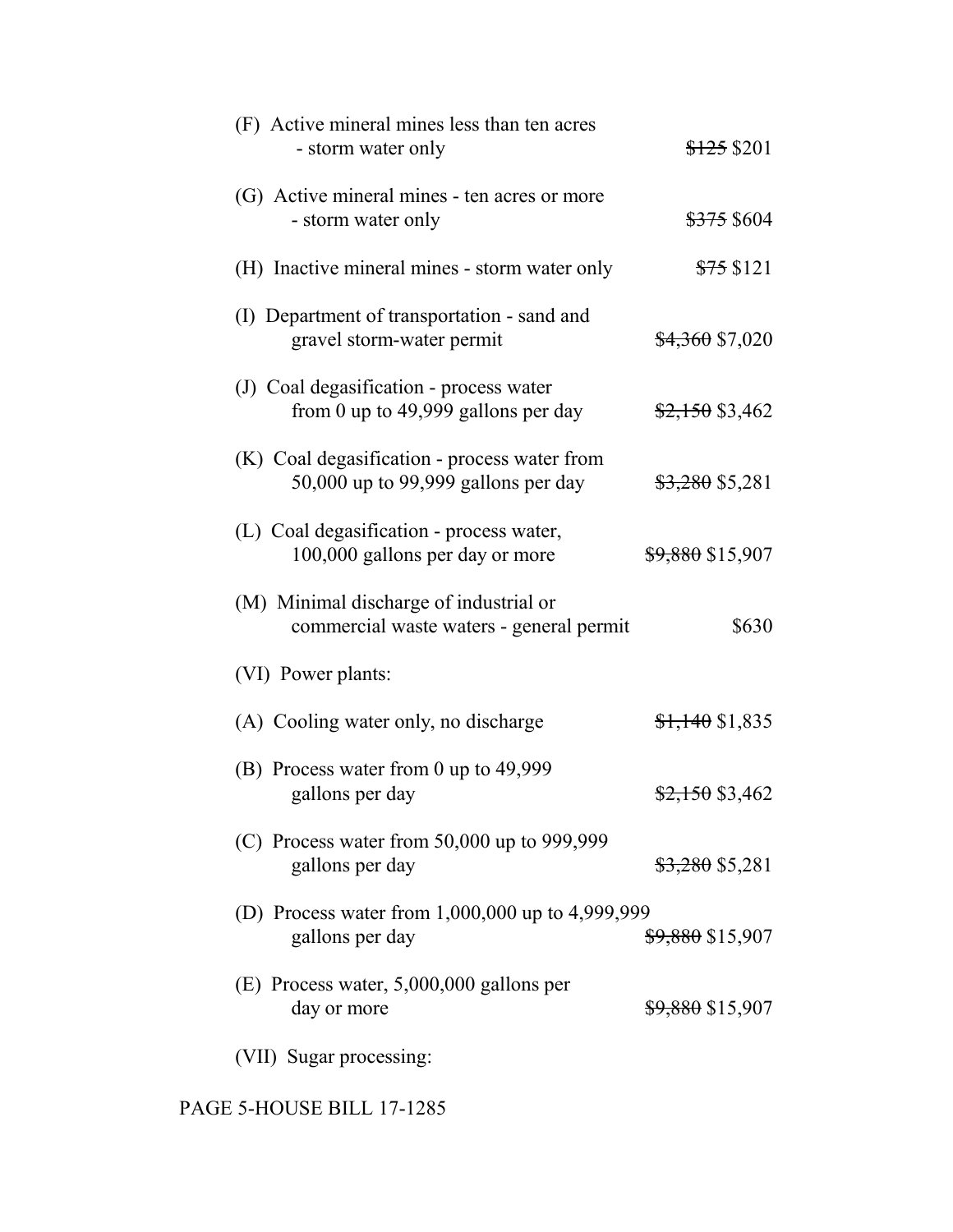| (A) Cooling water only, no discharge                                    | $$1,210$ \$1,948            |
|-------------------------------------------------------------------------|-----------------------------|
| (B) Process water from 0 up to 49,999<br>gallons per day                | $$1,480$ \$2,383            |
| (C) Process water from $50,000$ up to 999,999<br>gallons per day        | <del>\$3,700</del> \$5,957  |
| (D) Process water from $1,000,000$ up to $4,999,999$<br>gallons per day | \$9,880 \$15,907            |
| $(E)$ Process water, 5,000,000 gallons<br>per day or more               | <del>\$9,880</del> \$15,907 |
| (VIII) Petroleum refining:                                              |                             |
| (A) Cooling water only, no discharge                                    | <del>\$1,140</del> \$1,835  |
| (B) Process water from 0 up to 49,999 gallons<br>per day                | <del>\$2,560</del> \$4,122  |
| (C) Process water from $50,000$ up to 999,999<br>gallons per day        | <del>\$3,285</del> \$5,289  |
| (D) Process water from 1,000,000 up to 4,999,999<br>gallons per day     | <del>\$9,880</del> \$15,907 |
| $(E)$ Process water, 5,000,000 gallons per<br>day or more               | <del>\$9,880</del> \$15,907 |
| (IX) Fish hatcheries                                                    | $$820$ \$1,320              |
| (X) Manufacturing and other industry:                                   |                             |
| (A) Cooling water only                                                  | $$1,140$ \$1,835            |
| (B) Process water from 0 up to 49,999<br>gallons per day                | <del>\$2,150</del> \$3,462  |
| (C) Process water from $50,000$ up to $999,999$                         |                             |

PAGE 6-HOUSE BILL 17-1285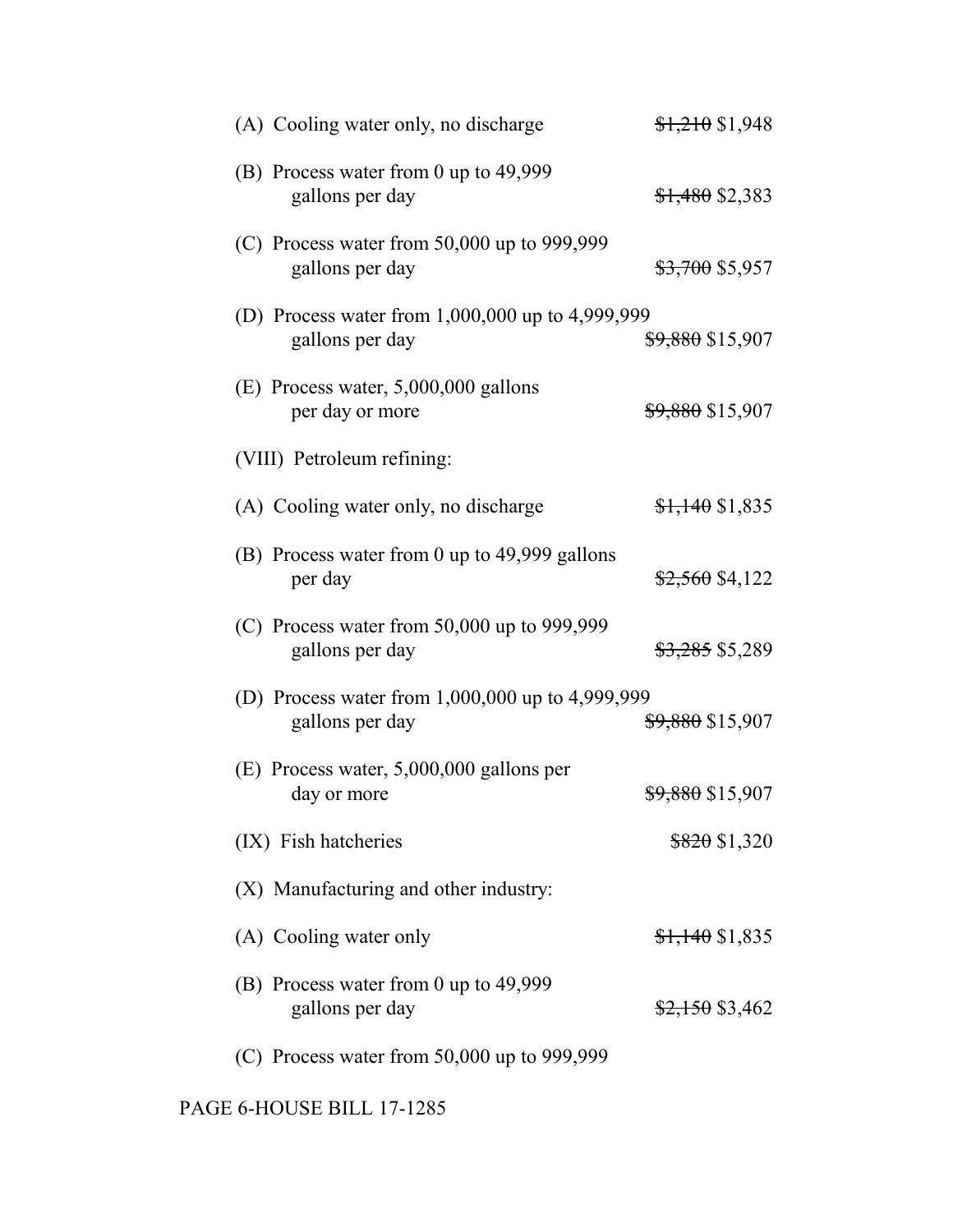| gallons per day                                                          | <del>\$3,280</del> \$5,281  |
|--------------------------------------------------------------------------|-----------------------------|
| (D) Process water from $1,000,000$ up to $4,999,999$<br>gallons per day  | <del>\$9,880</del> \$15,907 |
| (E) Process water from 5,000,000 up to 19,999,999<br>gallons per day     | $$12,140$ \$19,545          |
| $(F)$ Process water, 20,000,000 gallons<br>per day or more               | $$19,760$ \$31,814          |
| (G) No discharge                                                         | $$1,480$ \$2,383            |
| (H) Amusement and recreation services                                    | $$1,480$ \$2,383            |
| (XI) Individual industrial storm-water permits:                          |                             |
| (A) Individual industrial - less than ten acres                          | \$295 \$475                 |
| (B) Individual industrial - ten acres or more                            | <del>\$375</del> \$604      |
| (C) Individual industrial - storm water only<br>- international airports | <del>\$6,220</del> \$10,014 |

(c) The construction sector includes annual fee schedules for regulated activities associated with construction activities as follows:

## **Facility Categories and Subcategories for Permit Fees within the Construction Sector**

## **Annual Fees**

- (II) General permits:
- (A) to (D) Repealed.
- (E) Department of transportation (DOT) storm-water construction discharges from projects where DOT is the permittee statewide permit  $\qquad$  \$9,400

PAGE 7-HOUSE BILL 17-1285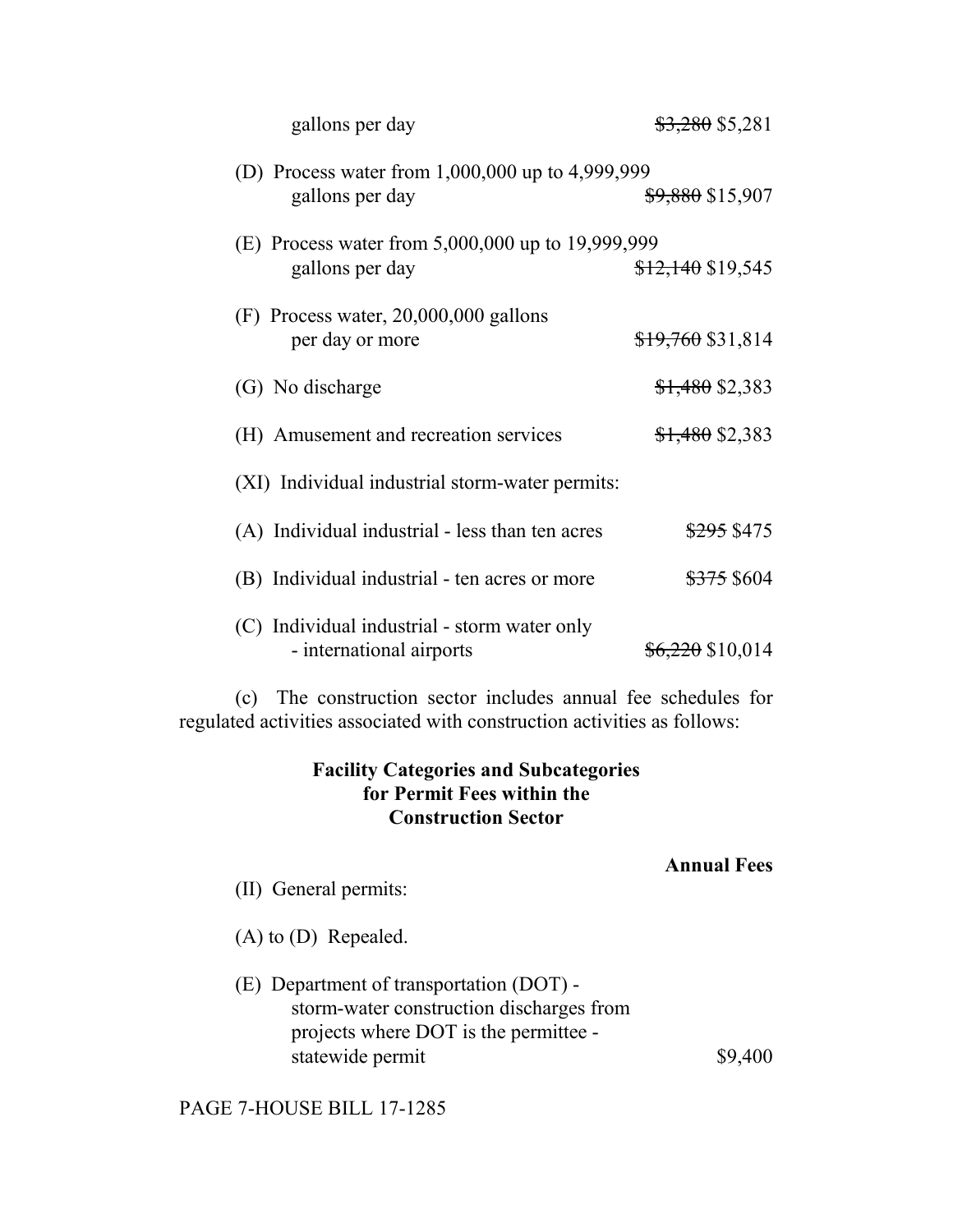| (F) Minimal discharge of industrial or<br>commercial wastewater                                                   | \$630   |
|-------------------------------------------------------------------------------------------------------------------|---------|
| (G) Low complexity effective on and after<br>$J_{\rm{t}}$ $J_{\rm{t}}$ $J_{\rm{t}}$ $2016$                        | \$820   |
| (H) High complexity effective on<br>and after July $1, 2016$                                                      | \$2,000 |
| (I) Construction - storm water only; less than<br>1 acre of disturbed area<br>effective on and after July 1, 2016 | \$165   |
| (J) Construction - storm water only;<br>from 1 acre to less than 30 acres<br>effective on and after July 1, 2016  | \$350   |
| (K) Construction - storm water only;<br>30 acres or more of disturbed area<br>effective on and after July 1, 2016 |         |

(III) Effective on and after July 1, 2016, The fee for an individual permit for construction activity is four thousand four hundred dollars; and

(IV) The division shall use the revenue generated by the fees contained in sub-subparagraphs  $(G)$ ,  $(H)$ ,  $(H)$ ,  $(H)$ , and  $(K)$  of subparagraph (II) of this paragraph (c) SUBSECTIONS  $(1.1)(c)(II)(G)$  TO  $(1.1)(c)(II)(K)$  and subparagraphs (I) and (III) of this paragraph (c)  $(1.1)(c)(III)$  OF THIS SECTION to continue to fund the administration and oversight of the construction sector and shall use the increased revenue, when compared with the revenue generated by the CORRESPONDING fees contained in subcategories 2, 8, 9A, and 9B of sub-subparagraph (G) and sub-subparagraphs  $(H)$ ,  $(H)$ ,  $(H)$ , and  $(H)$  of subparagraph  $(H)$  of paragraph (b) of subsection (1) of this section as they existed on June 30, 2016, to fund new services provided under the alternative compliance assurance model. The division shall not use the increased revenue to fund additional enforcement staff. The division may use the increased revenue for the following purposes:

(d) The pesticide sector includes annual fee schedules for regulated

PAGE 8-HOUSE BILL 17-1285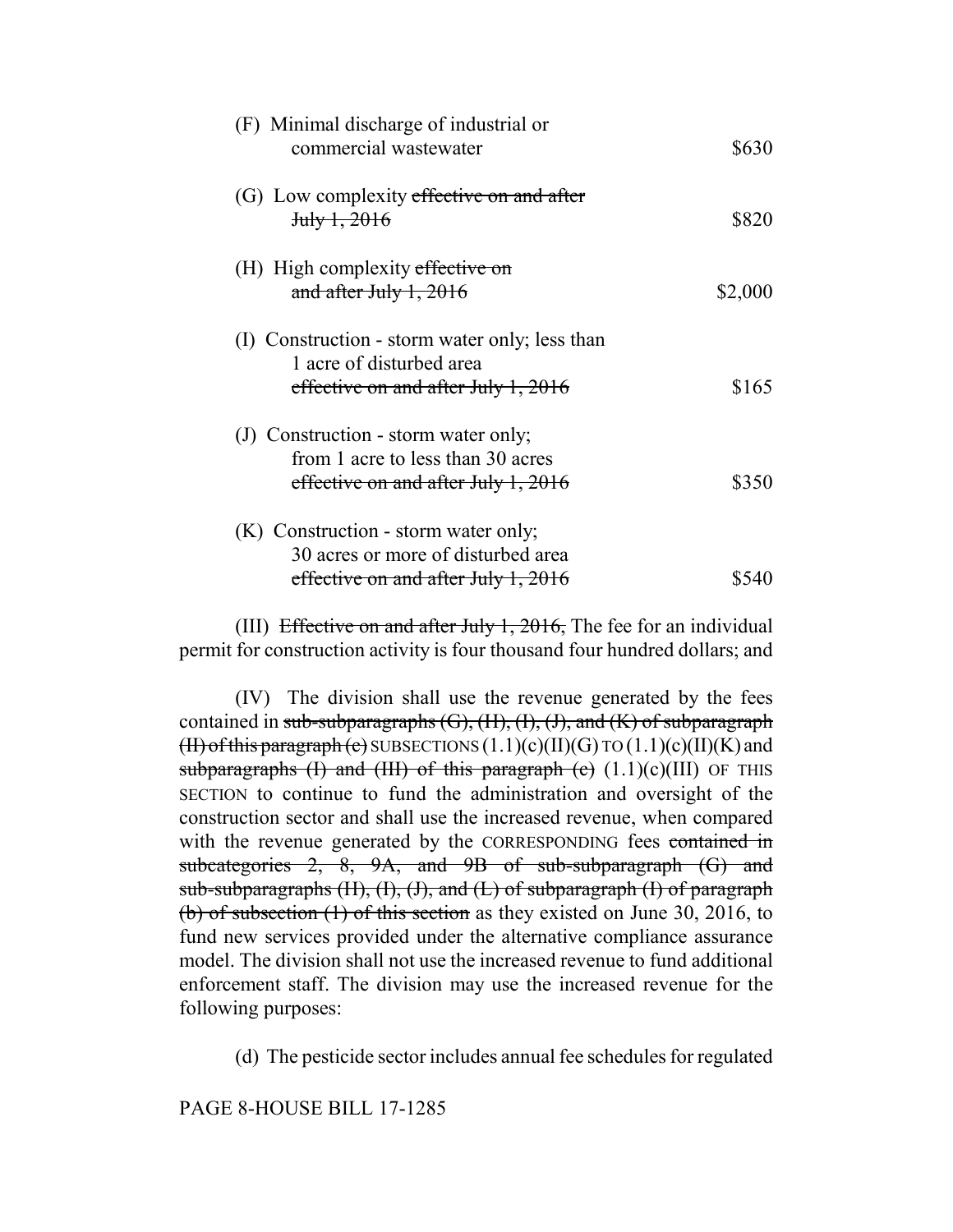activities associated with pesticide applications that are regulated under the federal act as follows: For a general permit, decision makers with pesticide application on or over waters of the state that are subject to annual reporting requirements under the pesticide general permit, an annual fee of two hundred seventy-five EIGHTY-ONE dollars.

(e) The public and private utilities sector includes annual fee schedules for regulated activities associated with the operation of domestic wastewater treatment works, water treatment facilities, reclaimed water systems, and industrial operations that discharge to a domestic wastewater treatment works as follows:

#### **Facility Categories and Subcategories for Permit Fees within the Public and Private Utilities Sector**

|                                                                                                                     | <b>Annual Fees</b>     |
|---------------------------------------------------------------------------------------------------------------------|------------------------|
| (I) Water treatment plants:                                                                                         |                        |
| (A) Intermittent discharge                                                                                          | <del>\$570</del> \$695 |
| (B) Routing discharge                                                                                               | $$820$ \$1,000         |
| (II) General permits:                                                                                               |                        |
| (A) Water treatment plants - intermittent<br>discharge                                                              | <del>\$475</del> \$580 |
| (B) Water treatment plants - routine discharge                                                                      | <del>\$715</del> \$872 |
| (C) Discharges associated with treated water<br>distribution systems for a population of<br>3,300 or fewer          | \$105\$128             |
| (D) Discharges associated with treated<br>water distribution systems for<br>a population from $3,301$ up to $9,999$ | $$210$ \$256           |
| (E) Discharges associated with treated<br>water distribution systems for a                                          |                        |

PAGE 9-HOUSE BILL 17-1285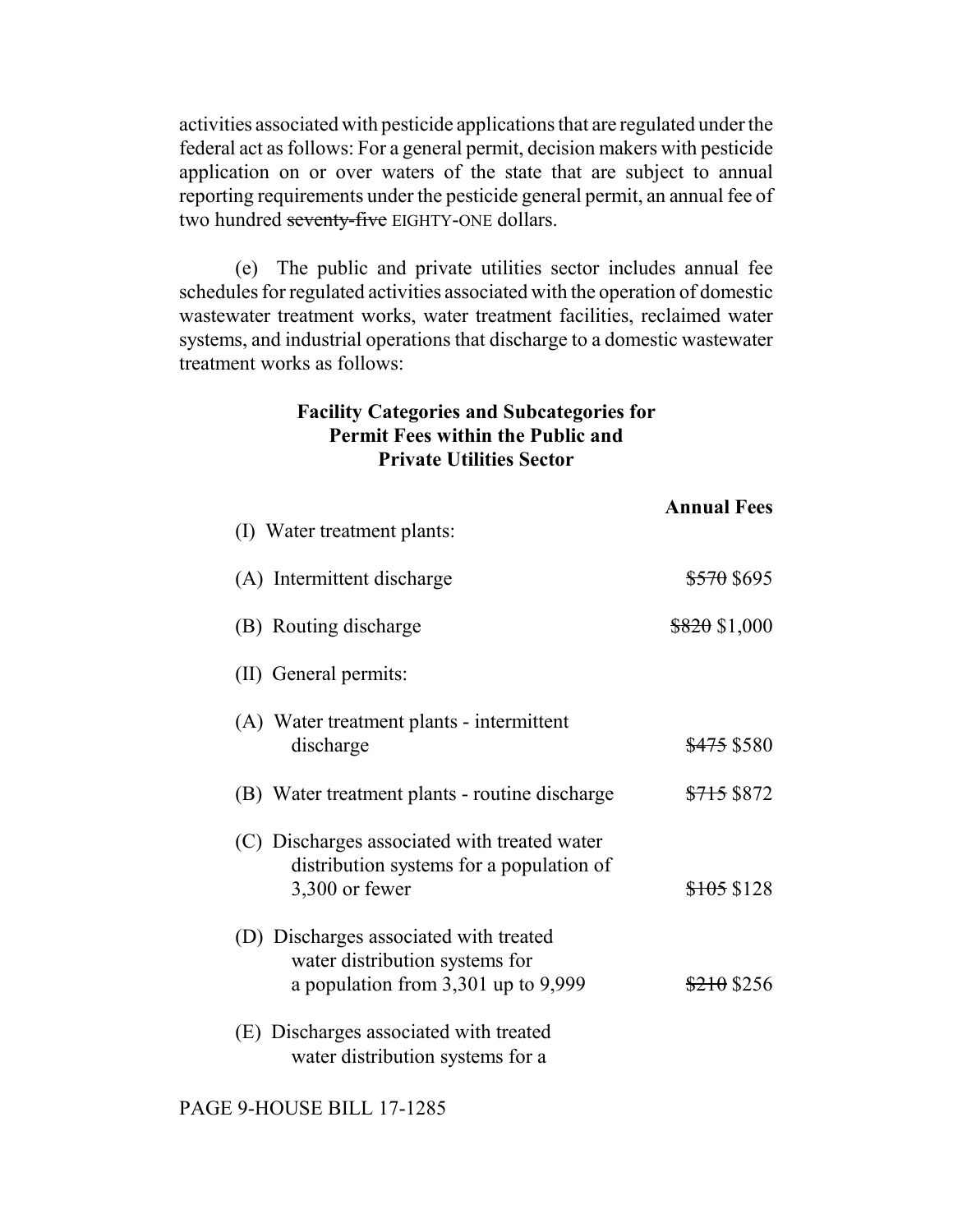| population of 10,000 or more                                     | <del>\$315</del> \$384     |
|------------------------------------------------------------------|----------------------------|
| (III) Domestic wastewater - lagoons:                             |                            |
| (A) Sewage from 0 up to 49,999 gallons per day                   | <del>\$525</del> \$641     |
| (B) Sewage from 50,000 up to 99,999 gallons<br>per day           | $$845$ \$1,031             |
| (C) Sewage from $100,000$ up to $499,999$ gallons<br>per day     | $$1,230$ \$1,501           |
| (D) Sewage from 500,000 up to 999,999 gallons<br>per day         | $$2,120$ \$2,586           |
| (E) Sewage from $1,000,000$ up to $1,999,999$ gallons<br>per day | <del>\$3,170</del> \$3,867 |
| (F) Sewage, 2,000,000 gallons per day or more                    | $$6,460$ \$7,881           |
| (IV) Domestic wastewater - mechanical plants:                    |                            |
| (A) Sewage from 0 up to 19,999 gallons per day                   | <del>\$615</del> \$750     |
| (B) Sewage from $20,000$ up to $49,999$ gallons<br>per day       | $$980$ \$1,196             |
| (C) Sewage from $50,000$ up to $99,999$ gallons<br>per day       | $$1,440$ \$1,757           |
| (D) Sewage from $100,000$ up to $499,999$ gallons<br>per day     | $$2,240$ \$2,733           |
| (E) Sewage from $500,000$ up to $999,999$ gallons<br>per day     | <del>\$3,720</del> \$4,538 |
| (F) Sewage from $1,000,000$ up to 2,499,999 gallons<br>per day   | <del>\$6,090</del> \$7,430 |
| (G) Sewage from 2,500,000 up to 9,999,999 gallons                |                            |

# PAGE 10-HOUSE BILL 17-1285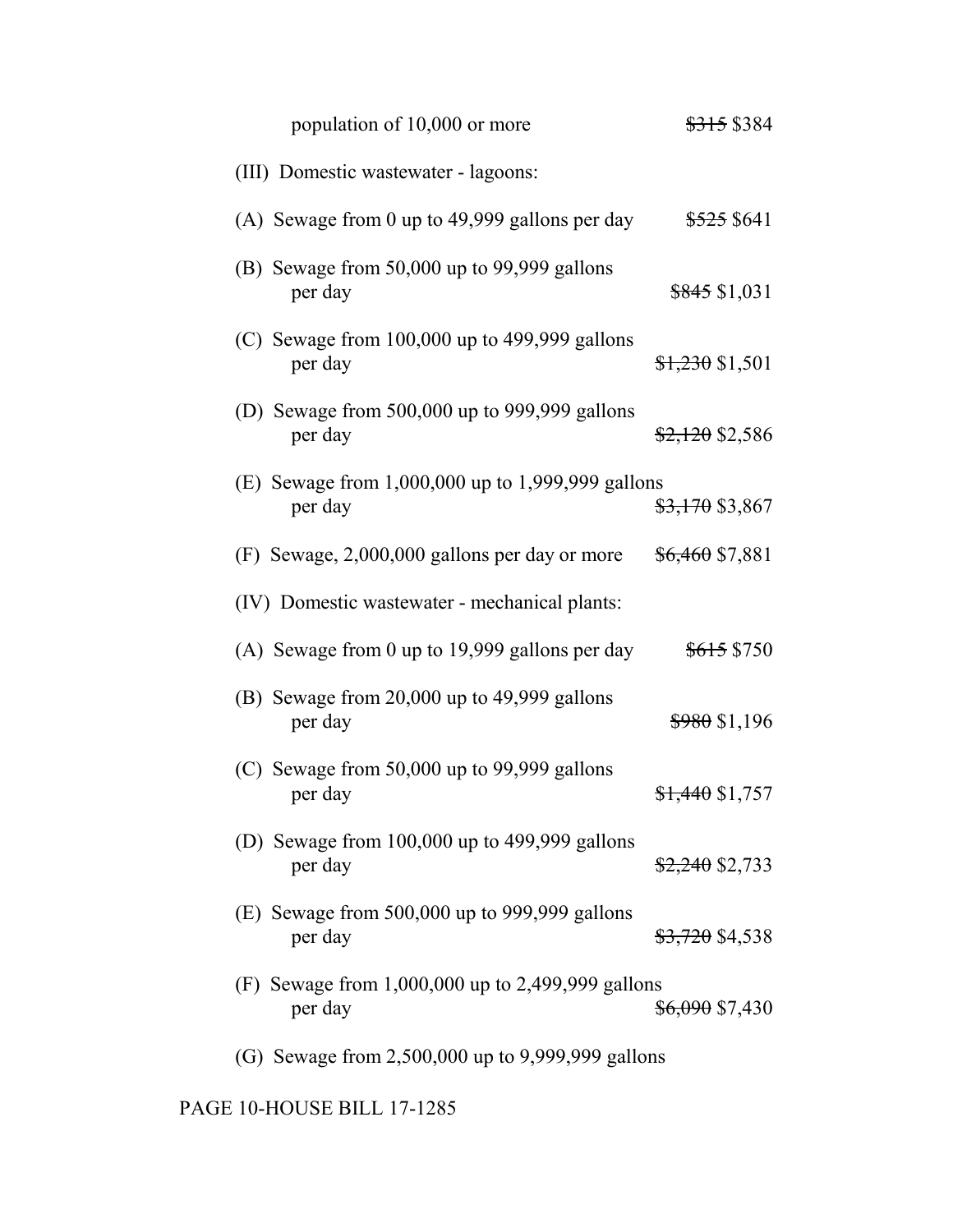| per day                                                                       | $$11,410$ \$13,920           |
|-------------------------------------------------------------------------------|------------------------------|
| (H) Sewage from 10,000,000 up to 49,999,999<br>gallons per day                | \$19,780 \$24,132            |
| (I) Sewage from 50,000,000 up to 99,999,999<br>gallons per day                | <del>\$22,820</del> \$27,840 |
| (J) Sewage, $100,000,000$ gallons per day<br>or more                          | $$25,100$ \$30,622           |
| (V) Domestic facilities discharge to unclassified waters - general<br>permit: |                              |
| (A) Sewage from 0 up to 49,999 gallons per day                                | \$455 \$555                  |
| (B) Sewage from $50,000$ up to 199,999 gallons<br>per day                     | <del>\$800</del> \$976       |
| (C) Sewage from $200,000$ up to 599,999 gallons<br>per day                    | $$1,170$ \$1,427             |
| Sewage from 600,000 up to 999,999 gallons<br>(D)                              |                              |

| (D) Sewage from $600,000$ up to 999,999 gallons |                            |
|-------------------------------------------------|----------------------------|
| per day                                         | <del>\$1,860</del> \$2,269 |

(VI) Industrial dischargers subject to categorical effluent standards discharging to publicly owned treatment works with pretreatment programs, not including categorical industries subject to zero-discharge standards:

| (A) Very low flow - less than 100 gallons per day | \$292 \$356      |
|---------------------------------------------------|------------------|
| (B) 100 up to 9,999 gallons per day               | \$699 \$853      |
| (C) 10,000 up to 50,000 gallons per day           | $$1,047$ \$1,277 |
| (D) More than 50,000 gallons per day              | $$1,397$ \$1,704 |

(VII) All other significant industrial dischargers discharging to publicly owned treatment works with pretreatment, including categorical

PAGE 11-HOUSE BILL 17-1285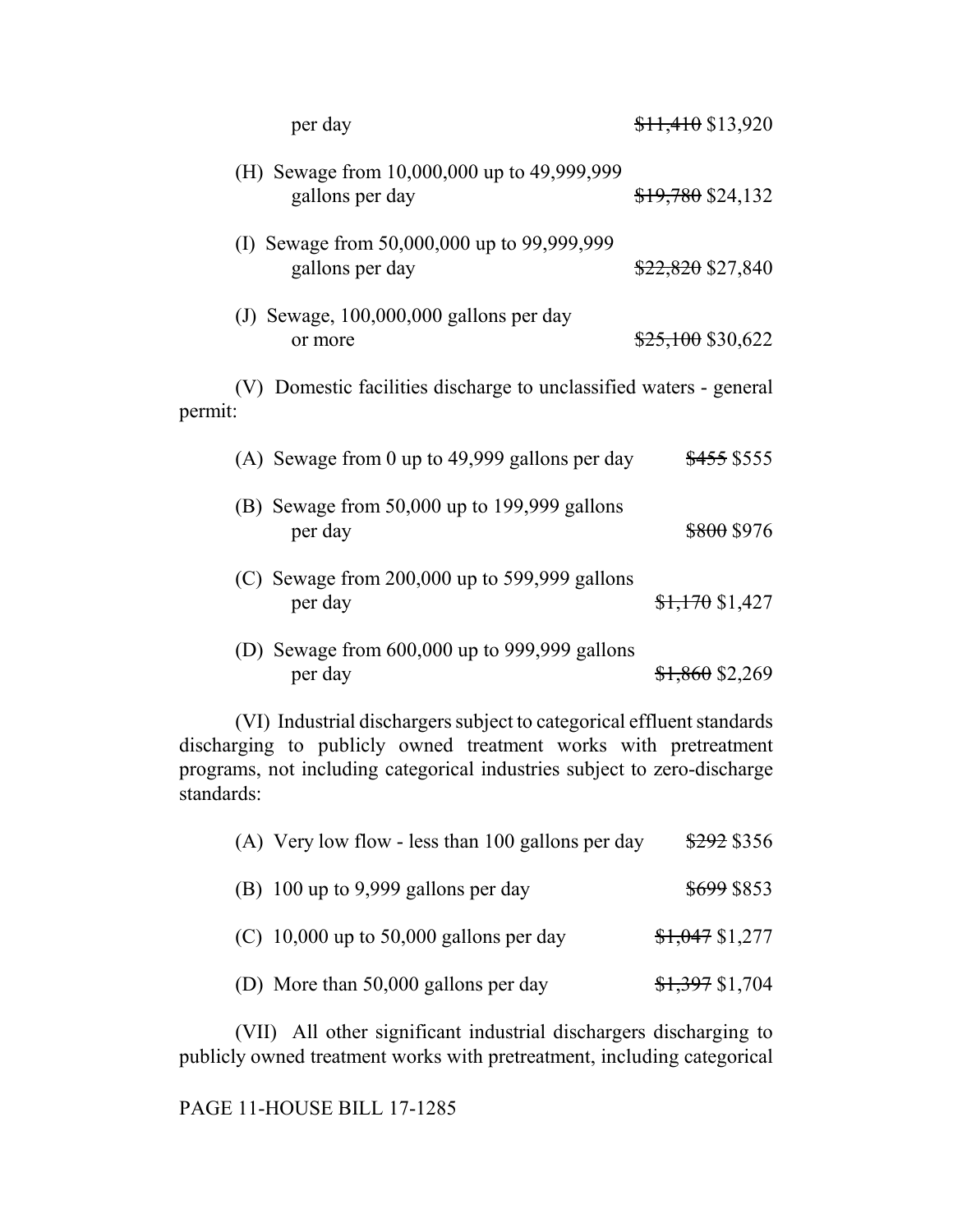industries subject to zero-discharge standards:

| $(A)$ Less than 10,000 gallons per day      | \$175\$214             |
|---------------------------------------------|------------------------|
| (B) $10,000$ up to $50,000$ gallons per day | <del>\$349</del> \$426 |
| (C) More than 50,000 gallons per day        | <del>\$465</del> \$567 |
| (D) Pit dewatering only                     | $$270$ \$329           |

(VIII) Industrial dischargers subject to categorical effluent standards discharging to publicly owned treatment works without pretreatment programs, not including categorical industries subject to zero discharge standards:

| $(A)$ Less than 10,000 gallons per day    | \$815 \$994      |
|-------------------------------------------|------------------|
| (B) $10,000$ up to 50,000 gallons per day | $$1,280$ \$1,562 |
| (C) More than 50,000 gallons per day      | $$1,746$ \$2,130 |

(IX) All other significant industrial dischargers discharging to publicly owned treatment works without pretreatment programs, including categorical industries subject to zero-discharge standards:

| $(A)$ Less than 10,000 gallons per day                       | <del>\$349</del> \$426 |
|--------------------------------------------------------------|------------------------|
| (B) 10,000 up to 50,000 gallons per day                      | <del>\$524</del> \$639 |
| $(C)$ More than 50,000 gallons per day                       | <del>\$699</del> \$853 |
| (X) Domestic wastewater - lagoons:                           |                        |
| (A) Sewage from 0 up to 49,999 gallons per day               | <del>\$75</del> \$92   |
| (B) Sewage from $50,000$ up to $99,999$ gallons<br>per day   | <del>\$75</del> \$92   |
| (C) Sewage from $100,000$ up to $499,999$ gallons<br>per day | <del>\$75</del> \$92   |

PAGE 12-HOUSE BILL 17-1285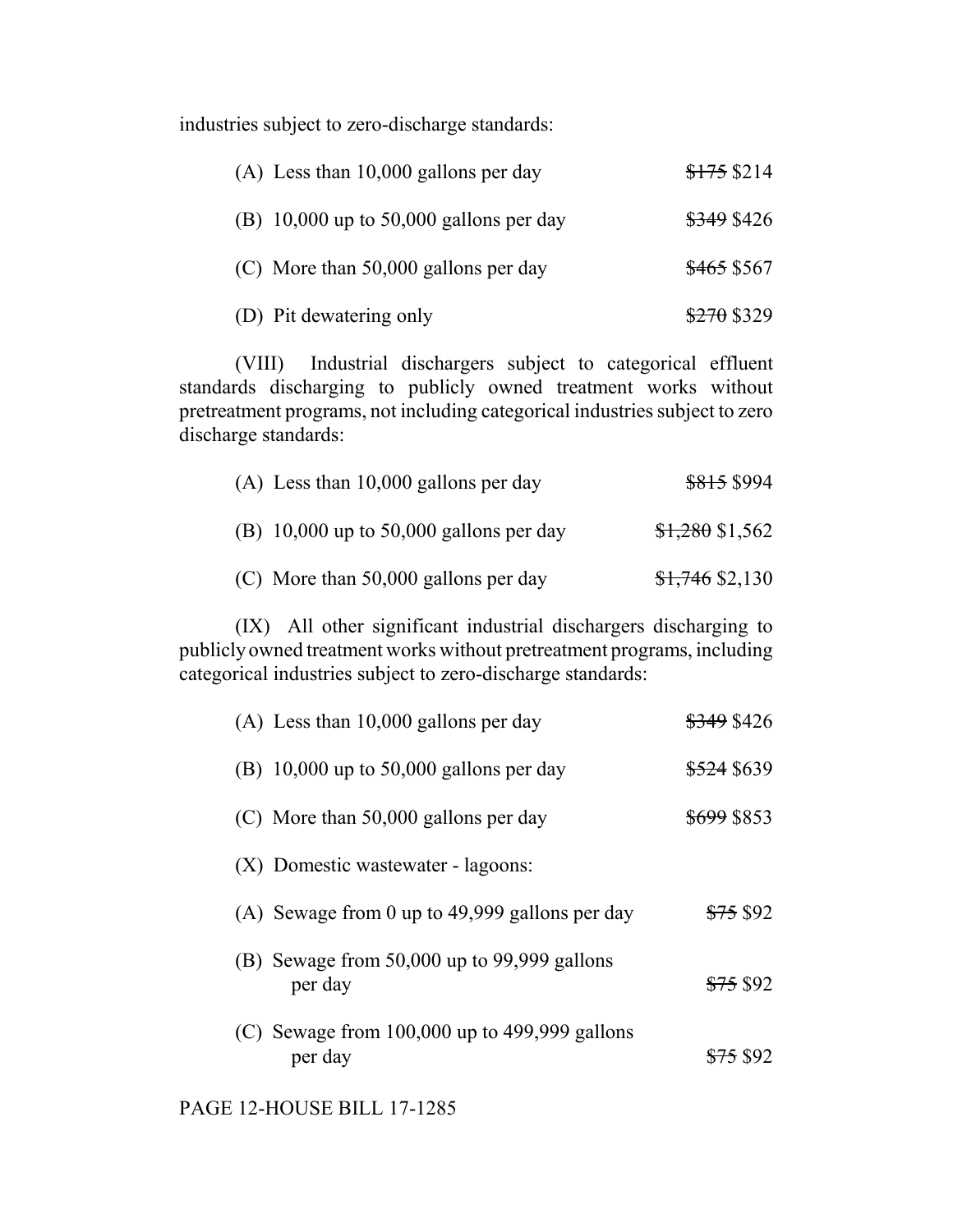| (D) Sewage from 500,000 up to 999,999 gallons<br>per day       | <del>\$75</del> \$92   |
|----------------------------------------------------------------|------------------------|
| (E) Sewage from $1,000,000$ up to 2,499,999 gallons<br>per day | <del>\$81</del> \$99   |
| (F) Sewage, 2,500,000 gallons per day or more                  | $$94$ \$115            |
| (XI) Domestic wastewater - mechanical plants:                  |                        |
| (A) Sewage from 0 up to 19,999 gallons per day                 | <del>\$75</del> \$92   |
| (B) Sewage from 20,000 up to 49,999 gallons per day            | <del>\$75</del> \$92   |
| (C) Sewage from $50,000$ up to 99,999 gallons per day          | <del>\$75</del> \$92   |
| (D) Sewage from $100,000$ up to $499,999$ gallons<br>per day   | <del>\$75</del> \$92   |
| $(E)$ Sewage from 500,000 up to 999,999 gallons<br>per day     | <del>\$75</del> \$92   |
| (F) Sewage from 1,000,000 up to 2,499,999 gallons<br>per day   | <del>\$81</del> \$99   |
| (G) Sewage from 2,500,000 up to 9,999,999 gallons<br>per day   | $$94$ \$115            |
| (H) Sewage from 10,000,000 up to 49,999,999<br>gallons per day | \$105 \$128            |
| (I) Sewage from 50,000,000 up to 99,999,999<br>gallons per day | \$117\$143             |
| (J) Sewage, 100,000,000 gallons per day or more                | <del>\$128</del> \$156 |
| (XII) Wastewater reuse authorizations:                         |                        |
| (A) Facility capacity of less than 100,000<br>gallons per day  | <del>\$450</del> \$549 |

PAGE 13-HOUSE BILL 17-1285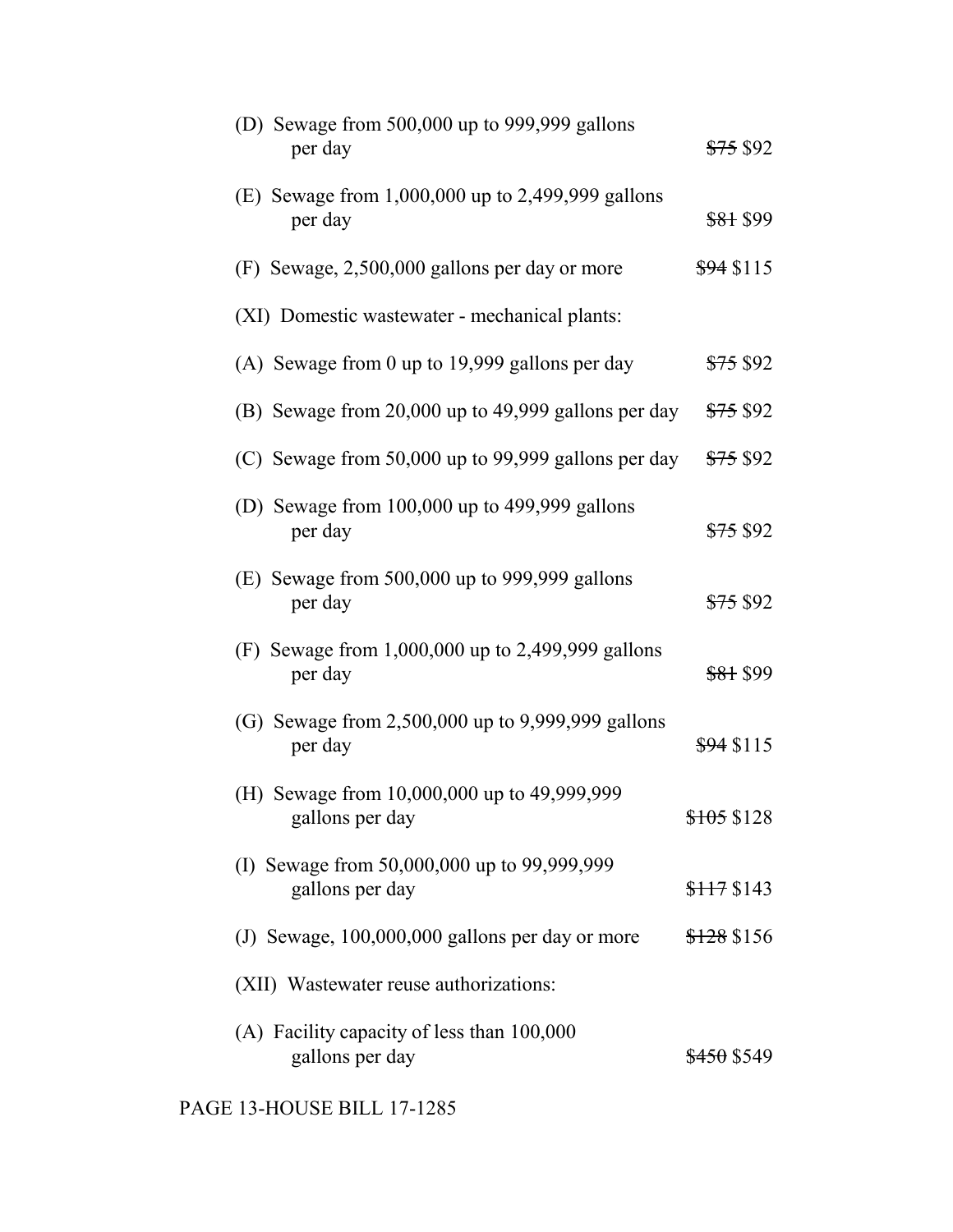| (B) Facility capacity from 100,000 gallons to<br>499,999 gallons per day       | $$840$ \$1,025             |
|--------------------------------------------------------------------------------|----------------------------|
| (C) Facility capacity from 500,000 gallons to<br>999,999 gallons per day       | $$1,400$ \$1,708           |
| (D) Facility capacity from $1,000,000$ gallons to<br>2,499,999 gallons per day | $$2,300$ \$2,806           |
| (E) Facility capacity from $2,500,000$ gallons to<br>9,999,999 gallons per day | <del>\$4,300</del> \$5,246 |
| $(F)$ Facility capacity, 10,000,000 gallons per<br>day or more                 | <del>\$6,300</del> \$7,686 |
| (XIII) and (XIV) Repealed.                                                     |                            |

(f) The municipal separate storm sewer systems sector includes annual fees for regulated activities associated with the operation of municipal separate storm sewer systems, as follows:

## **Facility Categories and Subcategories for Permit Fees within the Municipal Separate Storm Sewer System Sector**

| (I) MS4 general permits:                                                 | <b>Annual Fees</b>     |
|--------------------------------------------------------------------------|------------------------|
| (A) Storm water municipal for a population<br>of $10,000$ or fewer       | <del>\$355</del> \$462 |
| (B) Storm water municipal for a population<br>from 10,000 up to $49,999$ | \$810\$1,053           |
| (C) Storm water municipal for a population<br>from 50,000 up to 99,999   | $$2,020$ \$2,626       |
| (D) Storm water municipal for a population<br>of 100,000 or more         | $$4,050$ \$5,265       |

PAGE 14-HOUSE BILL 17-1285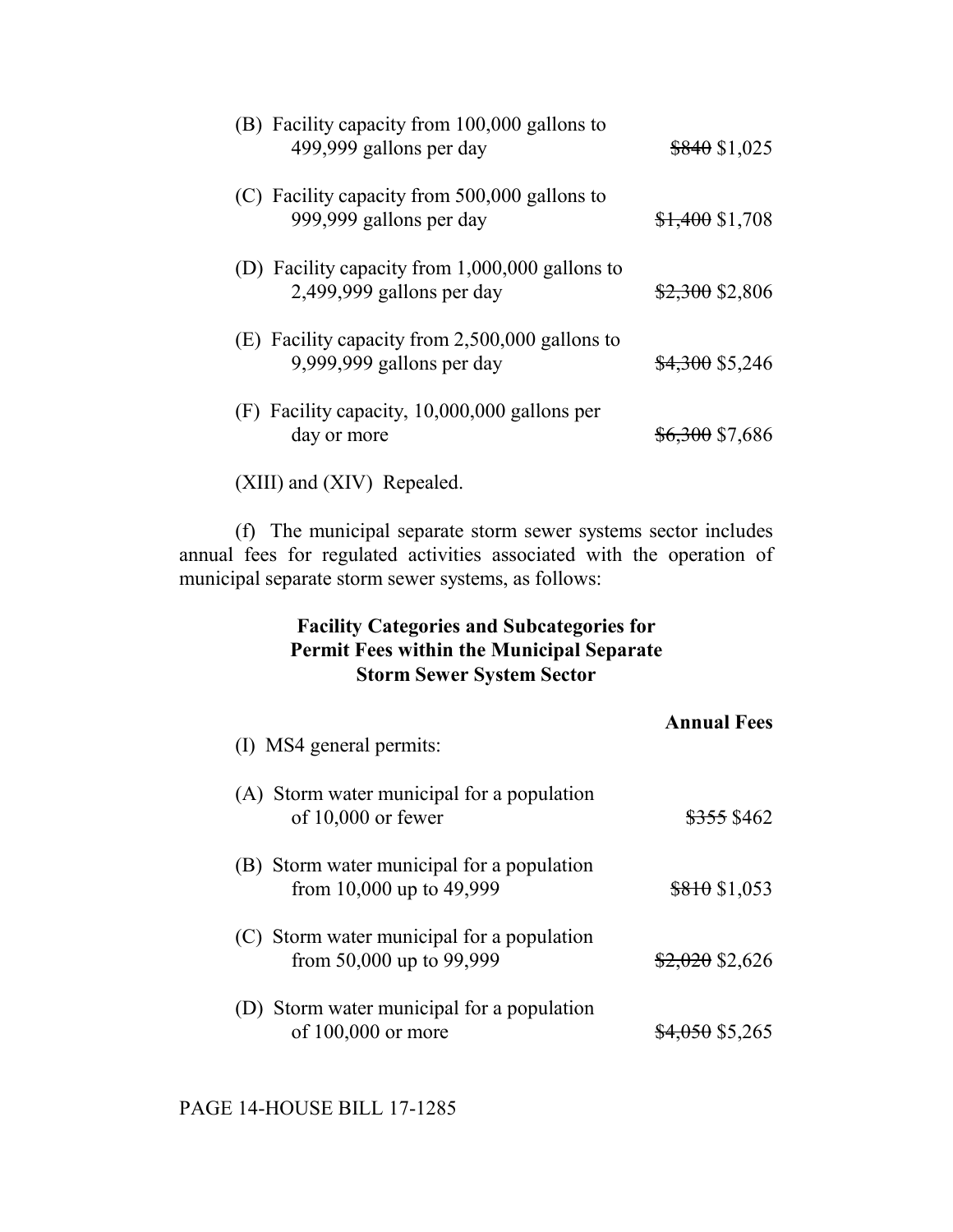| (A) Municipalities with a population from<br>10,000 up to 49,999                                                                                    | $$1,245$ \$1,619           |
|-----------------------------------------------------------------------------------------------------------------------------------------------------|----------------------------|
| (B) Municipalities with a population from<br>50,000 up to 99,999                                                                                    | $$3,110$ \$4,043           |
| (C) Municipalities with a population from<br>100,000 up to 249,999                                                                                  | <del>\$6,225</del> \$8,093 |
| (D) Municipalities with a population of<br>250,000 or more                                                                                          | $$10,580$ \$13,754         |
| (E) Statewide permit for municipal separate<br>storm water systems, owned or<br>operated by the department of<br>transportation, in municipal areas |                            |
| where storm water permits are required                                                                                                              | <del>\$4,360</del> \$5,668 |

(II) MS4 individual permits:

(1.2) (a) For the activities listed in this subsection (1.2) associated with reviewing requests for certifications under section 401 of the federal act and this article ARTICLE 8, known as "401 certificates", the division may assess a fee for the review. There is hereby created in the state treasury the water quality certification sector fund, which consists of fees collected pursuant to this subsection (1.2). The division shall transmit the fees to the state treasurer, who shall credit them to the water quality certification sector fund. All such fees must be in accordance with the following schedules:

(I) The fee for a tier 1 project is one thousand one hundred TWENTY-TWO dollars, which must be submitted with the certification application. Tier 1 projects are projects that incur minimal costs and minimal water quality impacts. Tier 1 includes certifications of channel stabilization projects and single drainage improvement projects. Typical characteristics of tier 1 projects may include all or some of the following:

(II) The fee for a tier 2 project is three thousand eight hundred SEVENTY-SIX dollars, which must be submitted with the certification application. Tier 2 projects are projects that incur moderate costs and potential water quality impacts. Tier 2 includes certifications of projects

#### PAGE 15-HOUSE BILL 17-1285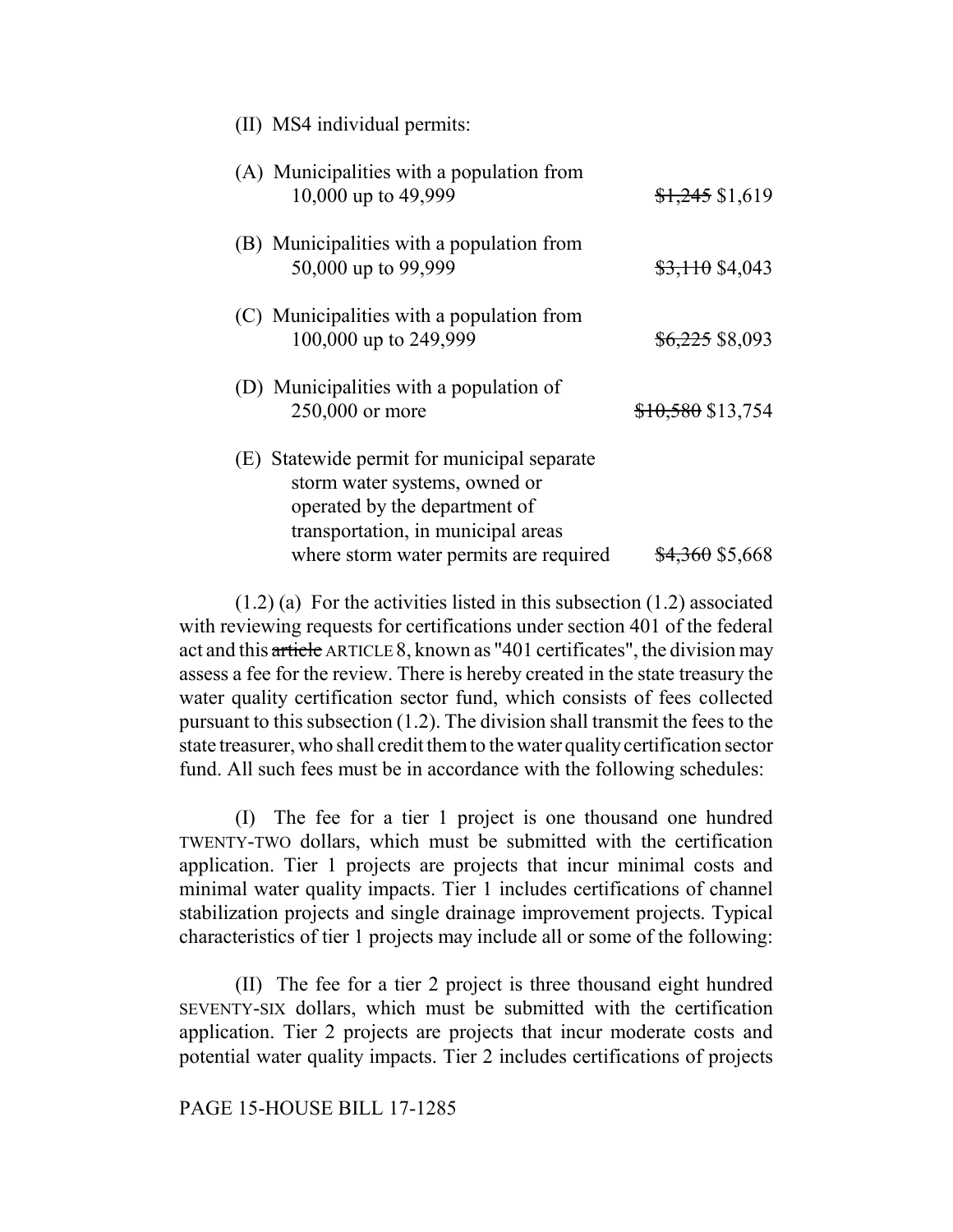that affect multiple drainages. Typical characteristics of tier 2 projects may include all or some of the following:

(1.3) For each service listed below, the division may assess a fee for the service, and all such fees must be in accordance with the following schedules:

(b) Preliminary effluent limitations:

# **Facility Categories and Subcategories for Preliminary Effluent Limitations**

|                                                                                                          | <b>Fees</b>                |
|----------------------------------------------------------------------------------------------------------|----------------------------|
| (V) Preliminary effluent limitations for individual permits:                                             |                            |
| $(A)$ Less than 100,000 gallons per day                                                                  | $$2,100$ \$2,562           |
| (B) 100,000 to 999,999 gallons per day                                                                   | $$4,200$ \$5,124           |
| (C) $1,000,000$ to 9,999,999 gallons per day                                                             | <del>\$6,300</del> \$7,686 |
| (D) 10,000,000 or more gallons per day                                                                   | $$8,400$ \$10,248          |
| (VI) Preliminary effluent limitations for<br>general permits from 0 up to $1,000,000$<br>gallons per day | $$1,050$ \$1,281           |
| (VII) Preliminary effluent limitations for discharges to groundwater:                                    |                            |
| $(A)$ Minor facilities, less than $1,000,000$ gallons<br>per day                                         | \$525 \$641                |
| (B) Major facilities, 1,000,000 gallons<br>per day or more                                               | $$840$ \$1,025             |
|                                                                                                          |                            |

(VIII) Review of preliminary effluent limitations for individual permits professionally prepared by others:

(A) Minor facilities, less than 1,000,000 gallons

PAGE 16-HOUSE BILL 17-1285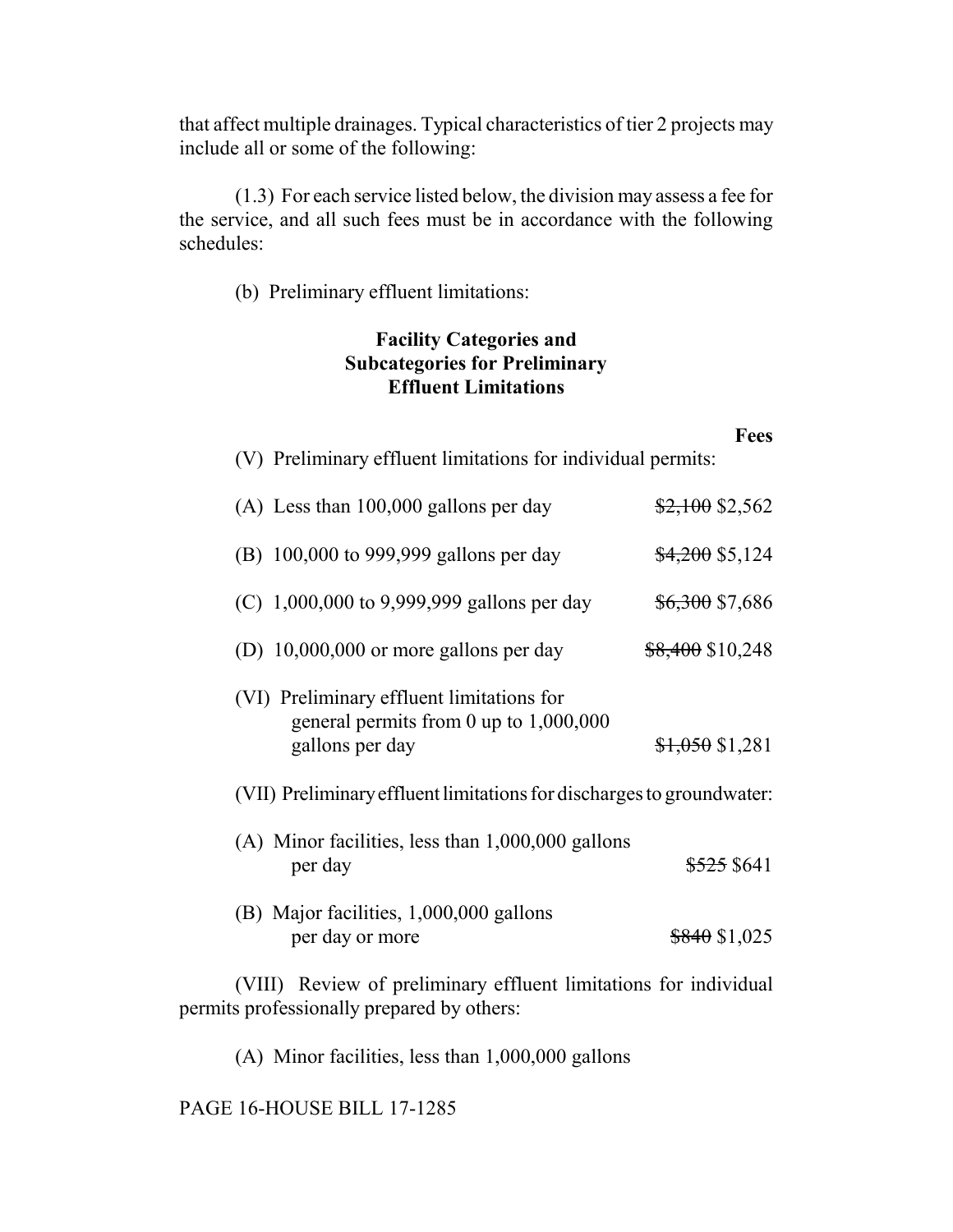| per day                                                                                                | $$1,575$ \$1,922                                                                                                       |  |
|--------------------------------------------------------------------------------------------------------|------------------------------------------------------------------------------------------------------------------------|--|
| (B) Major facilities, 1,000,000 gallons<br>per day or more                                             | $$3,150$ \$3,843                                                                                                       |  |
|                                                                                                        | (c) Wastewater site applications and design reviews:                                                                   |  |
| <b>Facility Categories and Subcategories</b><br>for Wastewater Site Applications<br>and Design Reviews |                                                                                                                        |  |
| (I) Wastewater site applications:                                                                      | <b>Fees</b>                                                                                                            |  |
| <b>New</b><br>Expansion                                                                                | (A) Wastewater treatment plants, less than 100,000 gallons per day:<br>\$7,738 \$9,440<br><del>\$6,191</del> \$7,553   |  |
| (B) Wastewater treatment plants from 100,000 to 999,999 gallons                                        |                                                                                                                        |  |
| per day:<br><b>New</b><br>Expansion                                                                    | <del>\$15,477</del> \$18,882<br>$$12,381$ \$15,105                                                                     |  |
| gallons per day:                                                                                       | (C) Wastewater treatment plants from 1,000,000 to 9,999,999                                                            |  |
| <b>New</b><br>Expansion                                                                                | <del>\$23,215</del> \$28,322<br>\$18,572 \$22,658                                                                      |  |
| (D) Wastewater treatment plants, 10,000,000 gallons per day or                                         |                                                                                                                        |  |
| more:<br><b>New</b><br>Expansion                                                                       | \$30,953 \$37,763<br><del>\$24,763</del> \$30,211                                                                      |  |
| (E) Lift stations, less than 100,000 gallons per day:<br><b>New</b><br>Expansion                       | $\frac{$1,935}{$2,361}$<br><del>\$1,548</del> \$1,889                                                                  |  |
| <b>New</b><br>Expansion                                                                                | (F) Lift stations from 100,000 to 999,999 gallons per day:<br><del>\$3,869</del> \$4,720<br><del>\$3,095</del> \$3,776 |  |

PAGE 17-HOUSE BILL 17-1285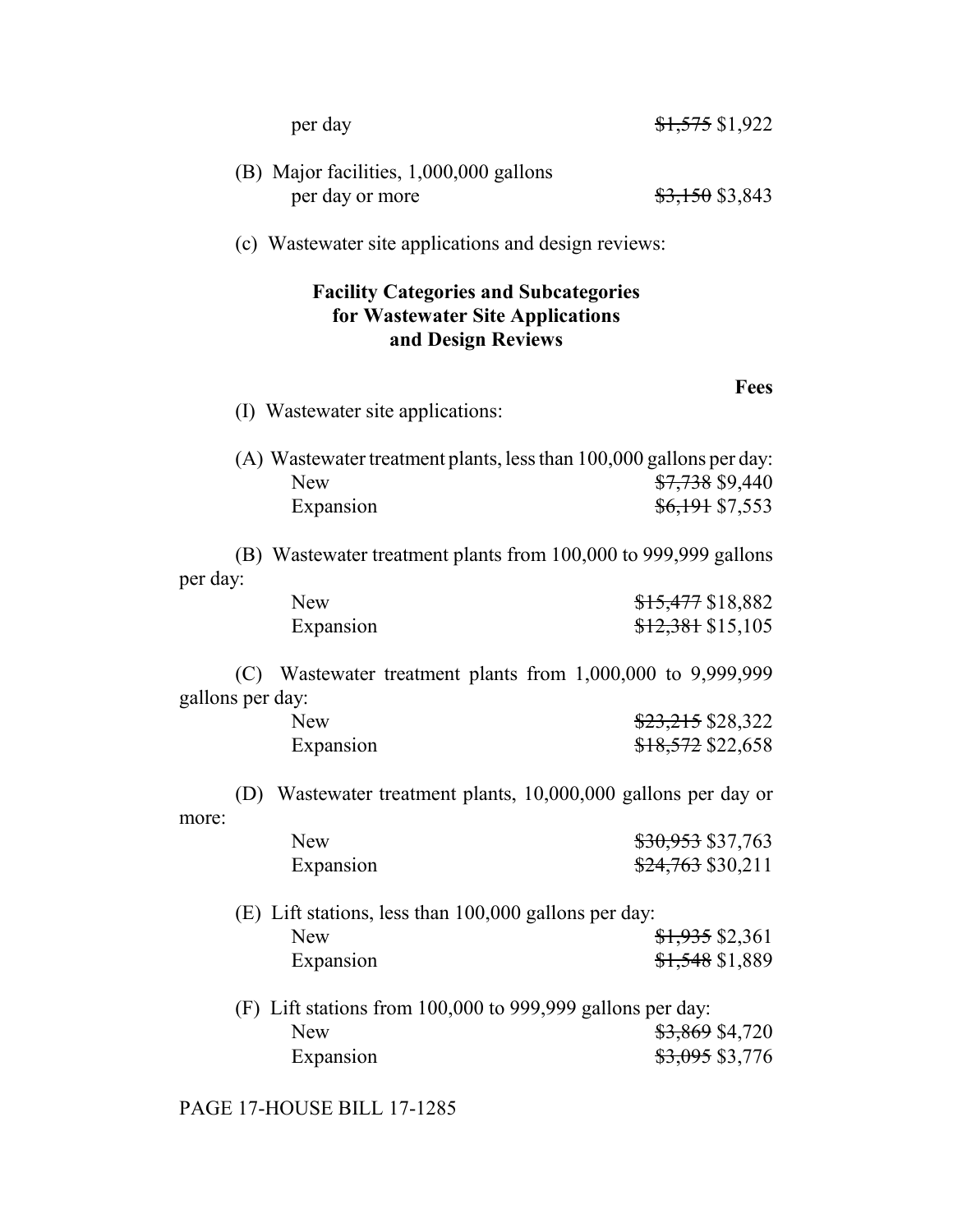| (G) Lift stations from $1,000,000$ to $9,999,999$ gallons per day:                                                                                                                                                              |                                                          |
|---------------------------------------------------------------------------------------------------------------------------------------------------------------------------------------------------------------------------------|----------------------------------------------------------|
| <b>New</b><br>Expansion                                                                                                                                                                                                         | <del>\$5,804</del> \$7,081<br><del>\$4,643</del> \$5,664 |
|                                                                                                                                                                                                                                 |                                                          |
| (H) Lift stations, 10,000,000 gallons per day or more:<br><b>New</b><br>Expansion                                                                                                                                               | <del>\$7,738</del> \$9,440<br>\$6,191 \$7,553            |
| (I) Amendments to site applications concerning<br>a change from gas chlorination to liquid<br>chlorination or from any form of<br>chlorination to ultraviolet light<br>disinfection, less than 100,000<br>gallons per day       | \$451 \$550                                              |
| (J) Amendments to site applications concerning<br>a change from gas chlorination to liquid<br>chlorination or from any form of chlorination<br>to ultraviolet light disinfection from 100,000<br>to 999,999 gallons per day     | <del>\$903</del> \$1,102                                 |
| (K) Amendments to site applications concerning a<br>change from gas chlorination to liquid chlorination<br>or from any form of chlorination to ultraviolet<br>light disinfection from 1,000,000 to<br>9,999,999 gallons per day | $$1,354$ \$1,652                                         |
| (L) Amendments to site applications concerning a change<br>from gas chlorination to liquid chlorination or from any<br>form of chlorination to ultraviolet light disinfection,<br>10,000,000 gallons per day or more            | \$1,806 \$2,203                                          |
| (M) Other amendments to site application, less than<br>100,000 gallons per day                                                                                                                                                  | <del>\$645</del> \$787                                   |
| (N) Other amendments to site applications from<br>100,000 to 999,999 gallons per day                                                                                                                                            | $$1,290$ \$1,574                                         |
| (O) Other amendments to site applications<br>from 1,000,000 to 9,999,999 gallons                                                                                                                                                |                                                          |
| PAGE 18-HOUSE BILL 17-1285                                                                                                                                                                                                      |                                                          |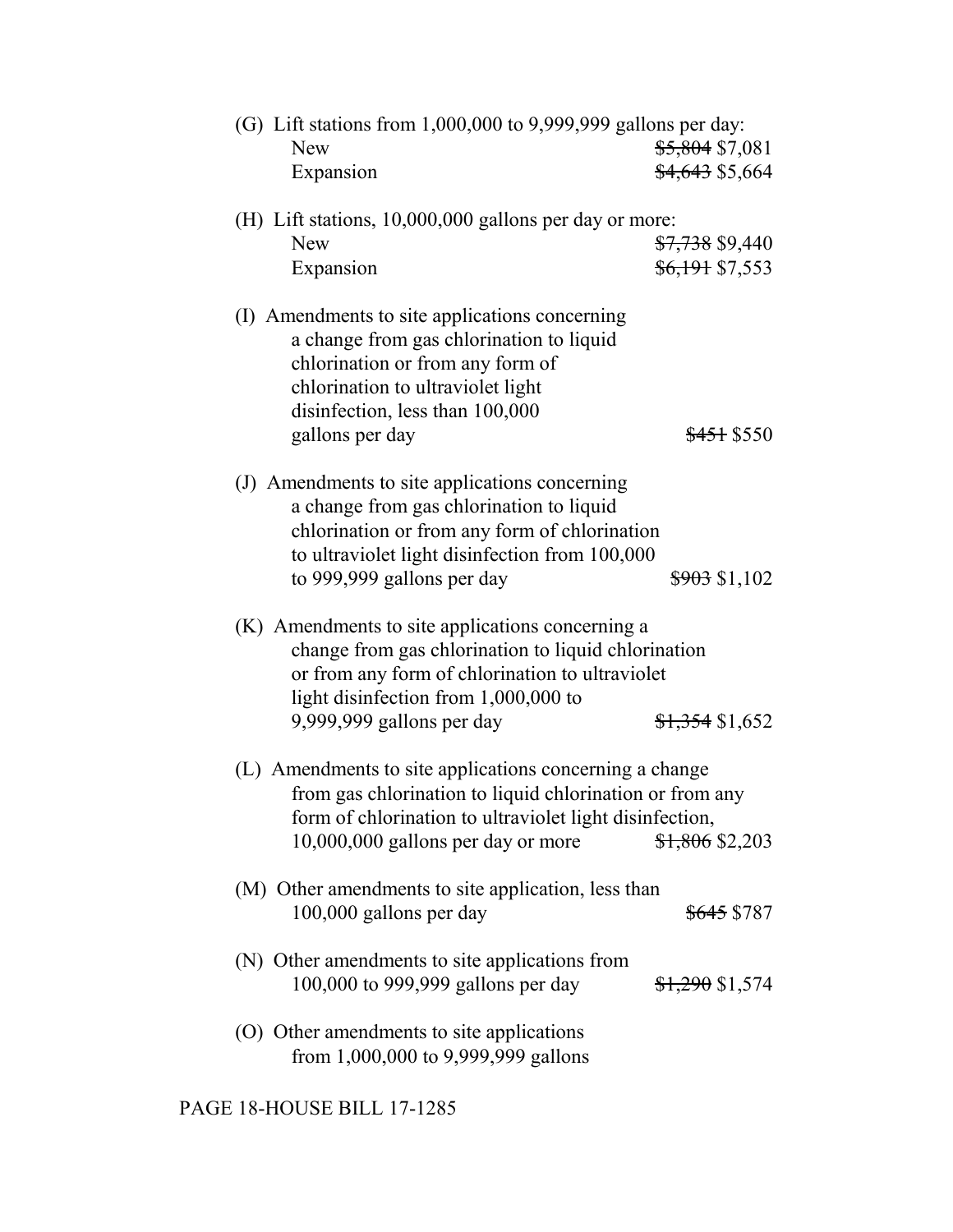| per day                                                                                        | $$1,935$ \$2,361                                         |
|------------------------------------------------------------------------------------------------|----------------------------------------------------------|
| (P) Other amendments to site applications,<br>10,000,000 gallons per day or more               | \$2,579 \$3,146                                          |
| (Q) On-site wastewater treatment systems                                                       | <del>\$4,500</del> \$5,490                               |
| (R) Extension                                                                                  | <del>\$650</del> \$793                                   |
| (S) Interceptor site applications                                                              | $$1,300$ \$1,586                                         |
| (T) Interceptor certifications                                                                 | <del>\$300</del> \$366                                   |
| (U) Outfall sewers                                                                             | $$1,300$ \$1,586                                         |
| (II) Wastewater design review:                                                                 |                                                          |
| (A) Wastewater treatment plants, less than 100,000 gallons per day:<br><b>New</b><br>Expansion | <del>\$4,900</del> \$5,978<br><del>\$3,900</del> \$4,758 |
| (B) Wastewater treatment plants from 100,000 to 999,999 gallons<br>per day:                    |                                                          |
| <b>New</b>                                                                                     | <del>\$9,900</del> \$12,078                              |
| Expansion                                                                                      | <del>\$7,900</del> \$9,638                               |
| (C) Wastewater treatment plants from $1,000,000$ to $9,999,999$                                |                                                          |
| gallons per day:<br><b>New</b>                                                                 | <del>\$14,800</del> \$18,056                             |
| Expansion                                                                                      | $$11,800$ \$14,396                                       |
|                                                                                                |                                                          |
| Wastewater treatment plants, 10,000,000 gallons per day or<br>(D)<br>more:                     |                                                          |
| <b>New</b>                                                                                     | <del>\$19,700</del> \$24,034                             |
| Expansion                                                                                      | <del>\$15,800</del> \$19,276                             |
|                                                                                                |                                                          |
| (E) Lift stations, less than 100,000 gallons per day:                                          |                                                          |
| <b>New</b>                                                                                     | <del>\$1,200</del> \$1,464                               |
| Expansion                                                                                      | $$1,000$ \$1,220                                         |

PAGE 19-HOUSE BILL 17-1285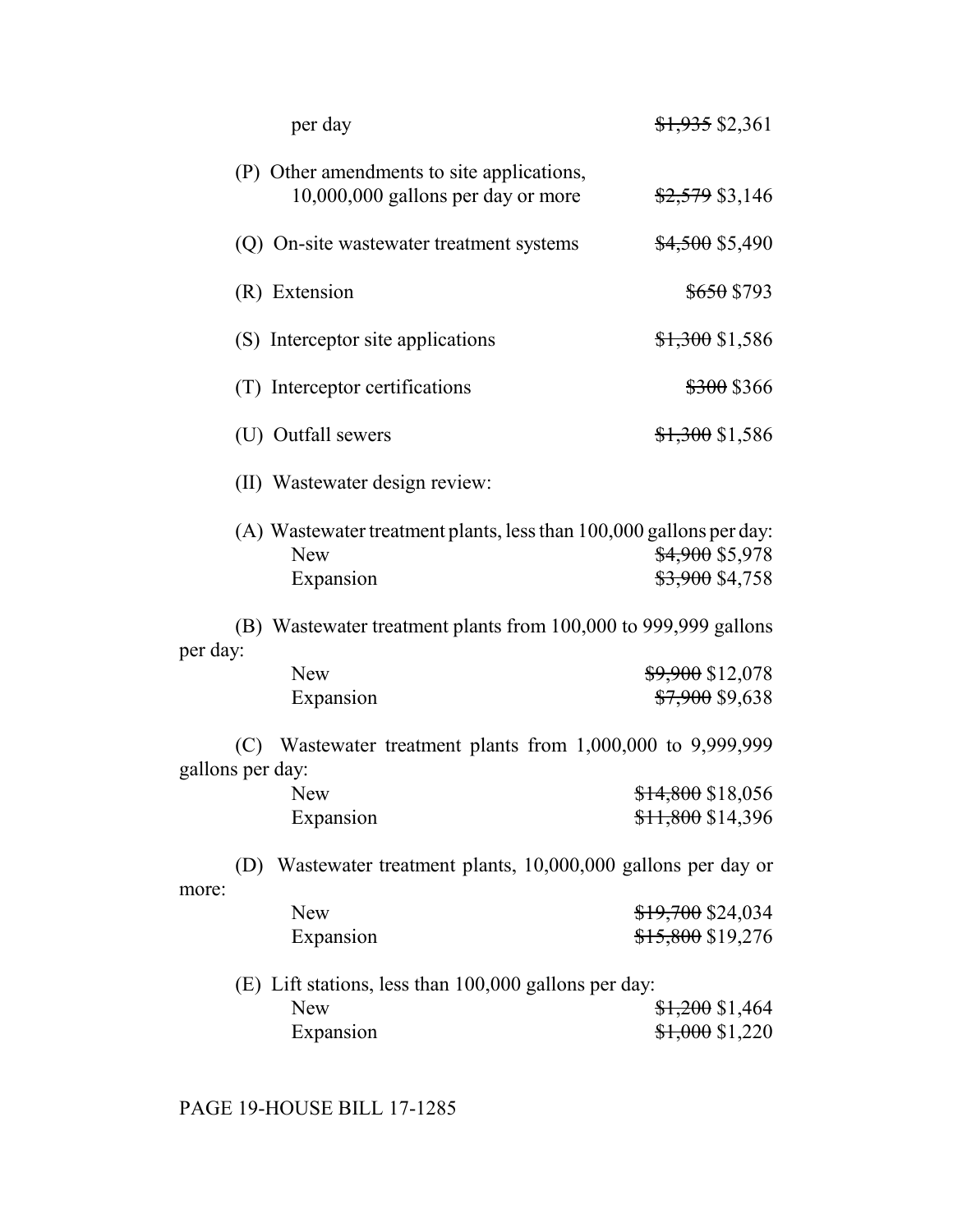| (F) Lift stations from 100,000 to 999,999 gallons per day:<br><b>New</b><br>Expansion                                                                                                                                           | $$2,500$ \$3,050<br>$$2,000$ \$2,440                     |
|---------------------------------------------------------------------------------------------------------------------------------------------------------------------------------------------------------------------------------|----------------------------------------------------------|
| (G) Lift stations from $1,000,000$ to $9,999,999$ gallons per day:<br><b>New</b><br>Expansion                                                                                                                                   | \$3,700 \$4,514<br>\$3,000 \$3,660                       |
| (H) Lift stations, 10,000,000 gallons per day or more:<br><b>New</b><br>Expansion                                                                                                                                               | <del>\$4,900</del> \$5,978<br><del>\$3,900</del> \$4,758 |
| (I) Amendments to site applications concerning a change<br>from gas chlorination to liquid chlorination or from any<br>form of chlorination to ultraviolet light disinfection,<br>less than 100,000 gallons per day             | \$500 \$610                                              |
| (J) Amendments to site applications concerning a change<br>from gas chlorination to liquid chlorination or from any<br>form of chlorination to ultraviolet light disinfection<br>from $100,000$ to 999,999 gallons per day      | $$1,000$ \$1,220                                         |
| (K) Amendments to site applications concerning a change<br>from gas chlorination to liquid chlorination or from<br>any form of chlorination to ultraviolet light<br>disinfection from 1,000,000 to<br>9,999,999 gallons per day | $$1,500$ \$1,830                                         |
| (L) Amendments to site applications concerning a change<br>from gas chlorination to liquid chlorination or from any<br>form of chlorination to ultraviolet light disinfection,<br>10,000,000 gallons per day or more            | $$2,000$ \$2,440                                         |
| (M) Other amendments to site application,<br>less than 100,000 gallons per day                                                                                                                                                  | <del>\$700</del> \$854                                   |
| (N) Other amendments to site applications,<br>from $100,000$ to 999,999 gallons per day                                                                                                                                         | $$1,400$ \$1,708                                         |
| (O) Other amendments to site applications, from                                                                                                                                                                                 |                                                          |

PAGE 20-HOUSE BILL 17-1285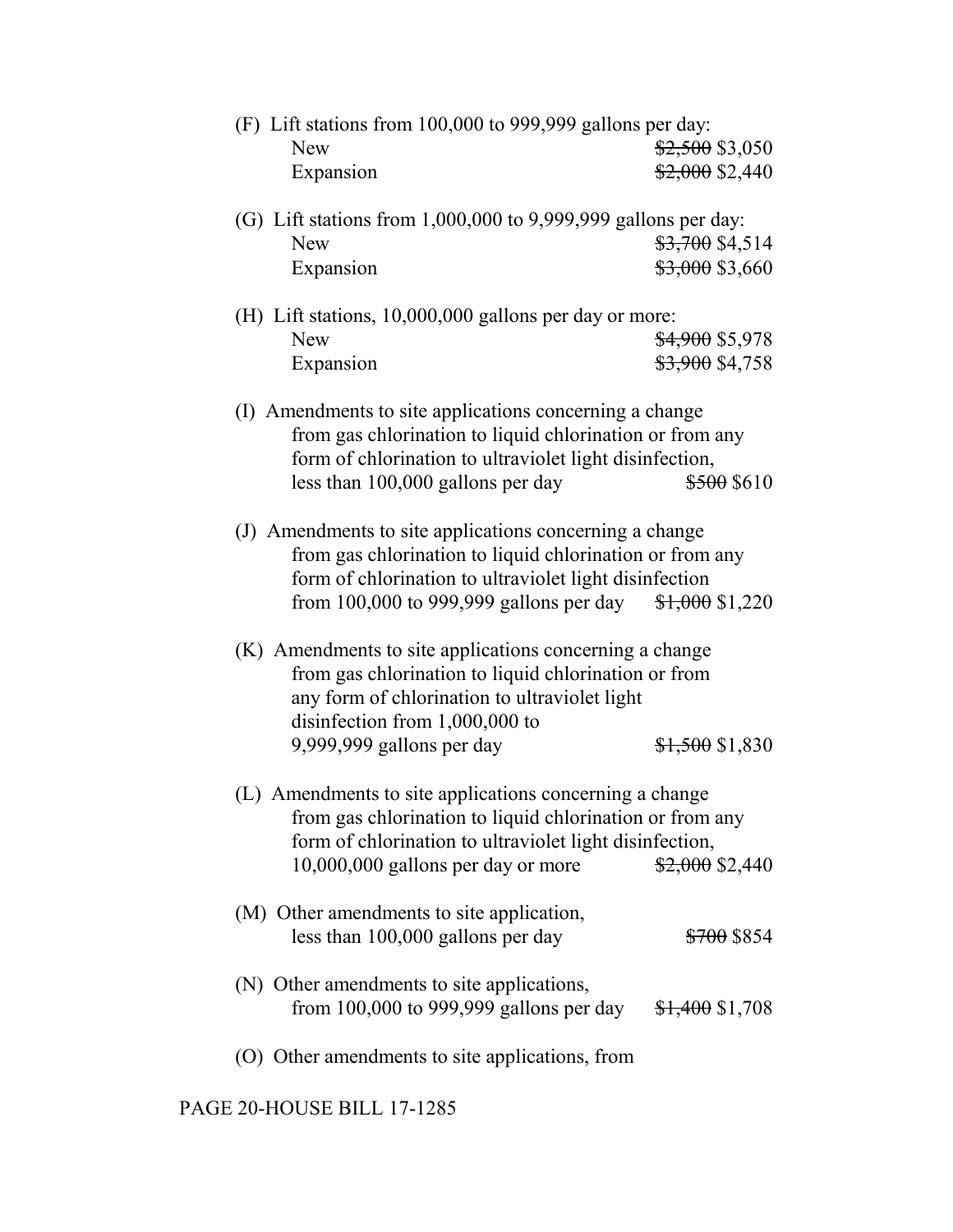| 1,000,000 to 9,999,999 gallons per day                                           | $$2,100$ \$2,562 |
|----------------------------------------------------------------------------------|------------------|
| (P) Other amendments to site applications,<br>10,000,000 gallons per day or more | $$2,800$ \$3,416 |
| (Q) On-site wastewater treatment systems                                         | \$3,000 \$3,660  |
| (R) Interceptor site applications                                                | $$1,400$ \$1,708 |
| Outfall sewers                                                                   | $$1,400$ \$1,708 |

(1.5) (c) (I) It is the intent of the general assembly that:

(A) A portion of the expenses of the discharge permit system be funded from the general fund, reflecting the benefit derived by the general public; except that the general assembly may determine, in any given fiscal year, that general fund revenues are inadequate to meet general fund demands and that, as a consequence, it is necessary to forego, subject to future reconsideration, all or some portion of such general fund contribution to the discharge permit program pursuant to this part 5; AND

(B) THE FEES ESTABLISHED IN THIS SECTION SHOULD NOT BE ADJUSTED UNTIL AT LEAST 2023 AND, BEFORE THE GENERAL ASSEMBLY ADJUSTS THE FEES, THE DEPARTMENT OF PUBLIC HEALTH AND ENVIRONMENT SHALL ENGAGE STAKEHOLDERS IN A PROCESS TO REVIEW THE TOTAL FUNDING FOR THE DISCHARGE PERMIT SYSTEM, INCLUDING FEDERAL MONEY, MONEY FROM THE GENERAL FUND, AND ALL SECTOR FEES.

(II) IN FURTHERANCE OF THIS POLICY, IN FUTURE FEE AND FUNDING CHANGES, THE RATIOS DESCRIBED IN THIS SUBSECTION  $(1.5)(c)(II)$  SHOULD BE MAINTAINED EXCEPT AS MAY BE REVISED BY THE GENERAL ASSEMBLY BY BILL:

(A) COMMERCE AND INDUSTRY SECTOR: FIFTY PERCENT GENERAL FUND AND FIFTY PERCENT CASH FUNDS;

(B) CONSTRUCTION SECTOR:TWENTY PERCENT GENERAL FUND AND EIGHTY PERCENT CASH FUNDS;

(C) MUNICIPAL SEPARATE STORM SEWER: FIFTY PERCENT GENERAL

PAGE 21-HOUSE BILL 17-1285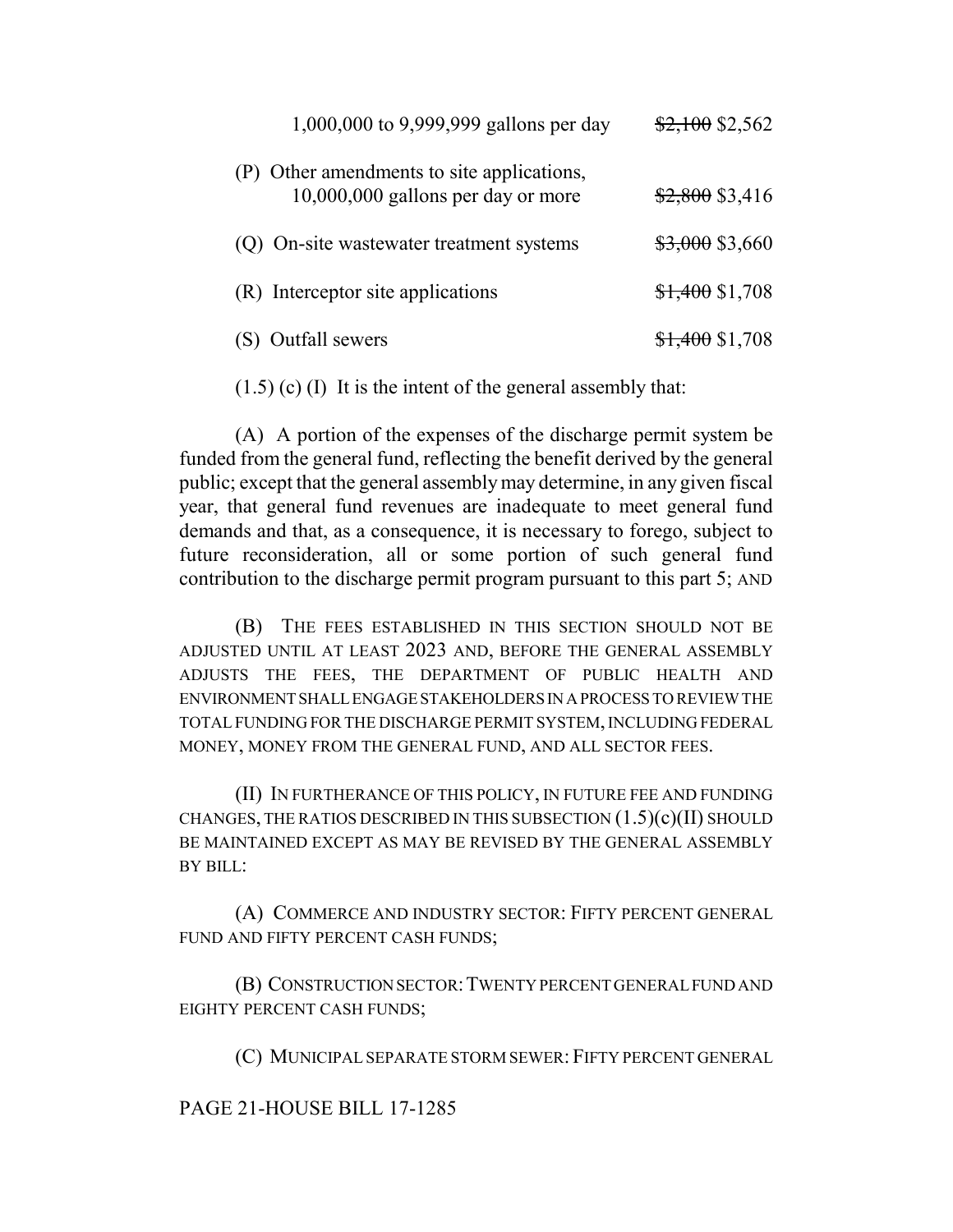FUND AND FIFTY PERCENT CASH FUNDS;

(D) PESTICIDES SECTOR: NINETY-FOUR PERCENT GENERAL FUND AND SIX PERCENT CASH FUNDS;

(E) PUBLIC AND PRIVATE UTILITIES SECTOR: FIFTY PERCENT GENERAL FUND AND FIFTY PERCENT CASH FUNDS; AND

(F) WATER QUALITY CERTIFICATIONS SECTOR: FIVE PERCENT GENERAL FUND AND NINETY-FIVE PERCENT CASH FUNDS.

**SECTION 3.** In Colorado Revised Statutes, 25-8-502, **amend**  $(1.7)(a)$  introductory portion and  $(1.7)(a)$ (I) as follows:

**25-8-502. Application - definitions - fees - funds created - public participation - repeal.**  $(1.7)(a)$  Commencing in 2016, The department of public health and environment shall report annually to:

(I) The senate agriculture and natural resources committee and the house of representatives agriculture, livestock, and natural resources committee, or their successor committees, on:

(A) The environmental agriculture program. The report must include the number of permits processed, the number of inspections conducted, the number of enforcement actions taken, and the costs associated with all program activities during the preceding year. The department shall submit the report on or before March 31 of each year.

(B) THE CLEAN WATER PROGRAM. THE REPORT MUST INCLUDE THE NUMBER OF PERMITS PROCESSED, THE NUMBER OF APPLICATIONS PENDING FOR NEW AND AMENDED PERMITS, THE LENGTH OF TIME THE PERMITS REMAIN IN THE SYSTEM PRIOR TO ISSUANCE, THE NUMBER OF INSPECTIONS CONDUCTED, THE NUMBER OF SITE APPLICATION AND DESIGN REVIEWS COMPLETED, THE NUMBER OF ENFORCEMENT ACTIONS TAKEN, THE COSTS ASSOCIATED WITH EACH SECTOR SPECIFIED IN SUBSECTIONS (1.1),(1.2), AND (1.3) OF THIS SECTION, THE NUMBER OF FULL-TIME EQUIVALENTS ASSIGNED TO AND ACTIVELY PROCESSING PERMITS, THE NUMBER OF FULL-TIME EQUIVALENTS ASSIGNED TO AND ACTIVELY CONDUCTING INSPECTIONS, THE NUMBER OF FULL-TIME EQUIVALENTS ASSIGNED TO AND ACTIVELY CONDUCTING SITE APPLICATION AND DESIGN REVIEWS, THE NUMBER OF

PAGE 22-HOUSE BILL 17-1285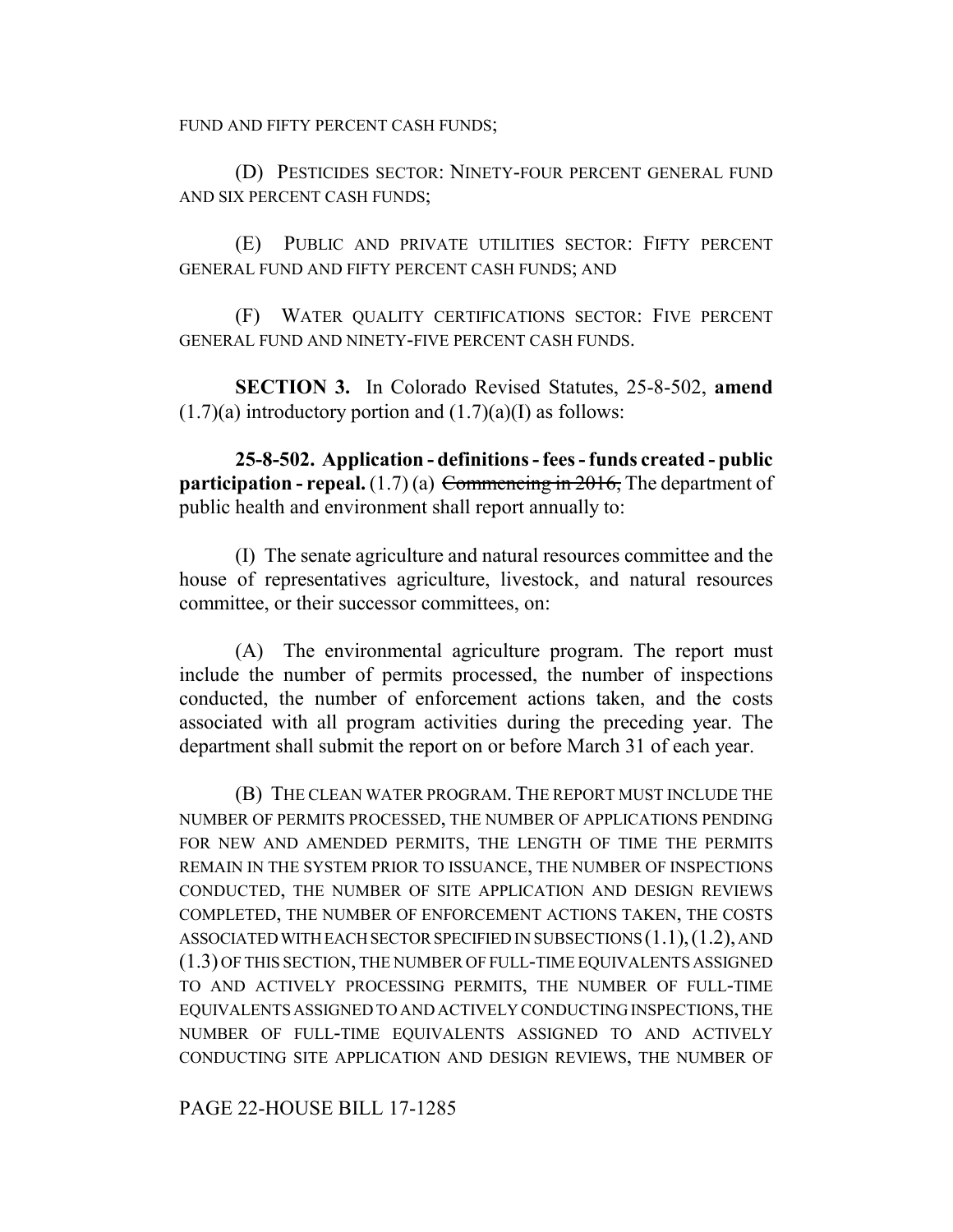FULL-TIME EQUIVALENTS ASSIGNED TO AND ACTIVELY CONDUCTING ENFORCEMENT ACTIONS, AND THE NUMBER OF FULL-TIME EQUIVALENTS ASSIGNED TO AND ACTIVELY DEVELOPING RULES AND STANDARDS. THE DEPARTMENT SHALL INFORM THE COMMITTEES REGARDING ALL NEW STANDARDS AND RULES TO BE PROPOSED WITHIN THE SUBSEQUENT YEAR. THE DEPARTMENT SHALL SUBMIT THE REPORT ON OR BEFORE MARCH 31 OF EACH YEAR. COMMENCING IN 2017, THE DEPARTMENT SHALL DEVELOP BASELINE INFORMATION FOR REPORTING. COMMENCING IN 2018, THE DEPARTMENT SHALL PROVIDE INFORMATION ON IMPROVEMENTS THAT HAVE BEEN MADE IN COMPARISON TO THE BASELINE INFORMATION AND INFORMATION ON THE BARRIERS TO MAKING IMPROVEMENTS.

**SECTION 4.** In Colorado Revised Statutes, 25-10-107, **amend** (3) as follows:

**25-10-107. Fees.** (3) In addition to the fees established in this section, the division may assess a fee of twenty-three dollars for each permit authorized for a new, repaired, or upgraded on-site wastewater treatment system. Of that fee, the county in which the on-site wastewater treatment system is or will be located shall retain three dollars to cover the county's administrative costs and SHALL TRANSMIT twenty dollars shall be transmitted to the state treasurer, who shall deposit that sum in the water quality control PUBLIC AND PRIVATE UTILITIES SECTOR fund created in section 25-8-502  $(\frac{1}{c})$  (1.5)(a)(V).

**SECTION 5. Transfers.** (1) On July 1, 2017, the state treasurer shall transfer \$809,107 from the water quality improvement fund created in section  $25-8-608$  (1.5), C.R.S., to the general fund.

(2) On July 1, 2017, the state treasurer shall transfer the following amounts from the general fund:

(a) To the commerce and industry sector fund created in section 25-8-502 (1.5)(a)(I), C.R.S., \$152,772;

(b) To the municipal separate storm sewer sector fund created in section 25-8-502 (1.5)(a)(IV), C.R.S., \$23,046; and

(c) To the public and private utilities sector fund created in section 25-8-502 (1.5)(a)(V), C.R.S., \$633,289.

PAGE 23-HOUSE BILL 17-1285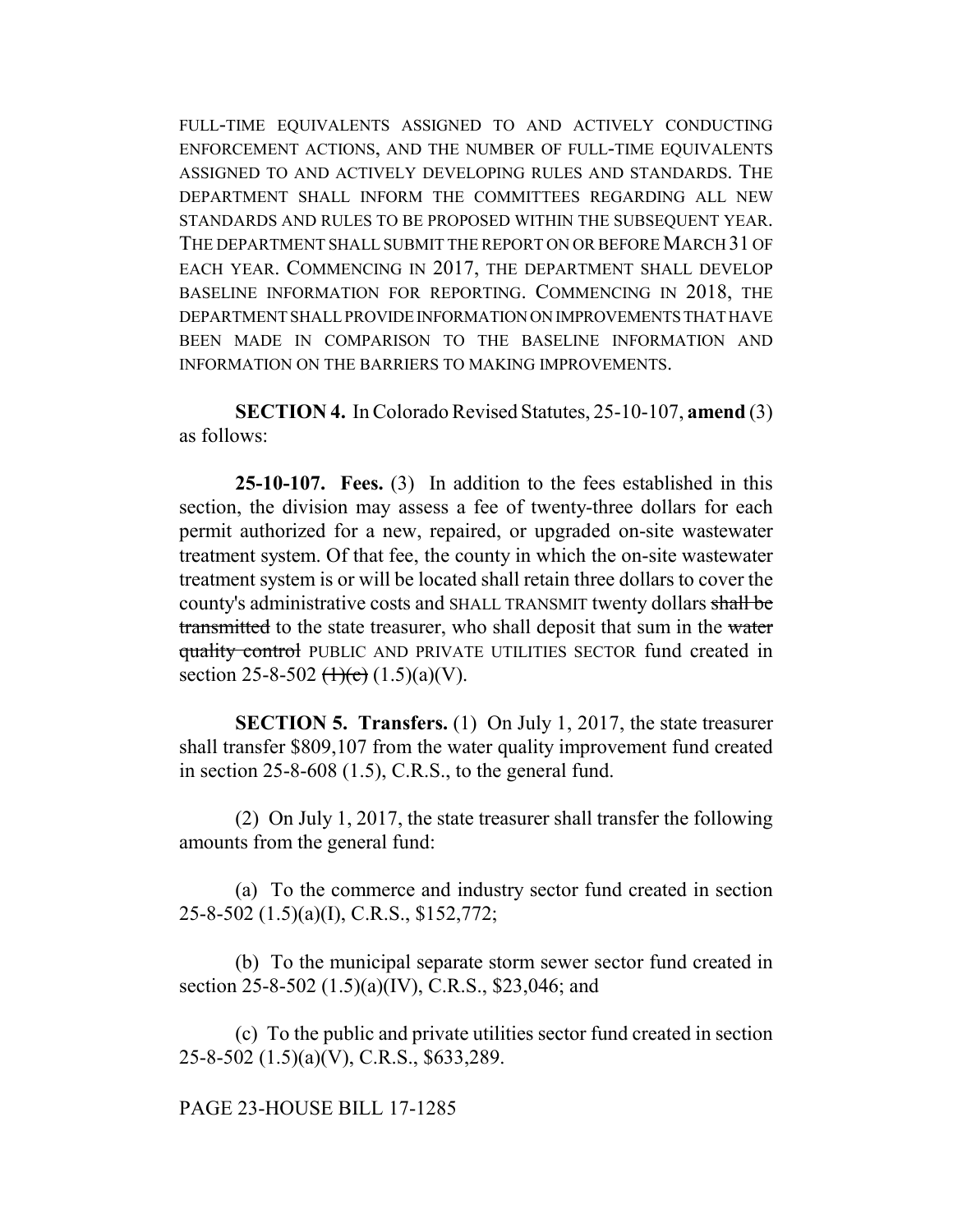**SECTION 6. Appropriation - adjustments to 2017 long bill.** (1) To implement this act, appropriations made in the annual general appropriation act for the 2017-18 state fiscal year to the department of public health and environment are adjusted as follows:

(a) The general fund appropriation for use by the water quality control division for administration is decreased by \$62,569; and

(b) The general fund appropriation for use by the water quality control division for the construction sector is decreased by \$74,878.

(2) For the 2017-18 state fiscal year, \$570,489 is appropriated to the department of public health and environment for use by the water quality control division. This appropriation is from the general fund. To implement this act, the division may use this appropriation as follows:

- (a) \$182,228 for the commerce and industry sector;
- (b) \$40,558 for the municipal separate storm sewer system sector;
- (c) \$95,543 for the pesticide sector;
- (d) \$243,120 for the public and private utilities sector; and
- (e) \$9,040 for the water quality certification sector.

**SECTION 7. Appropriation.** (1) For the 2017-18 state fiscal year, \$152,772 is appropriated to the department of public health and environment for use by the water quality control division. This appropriation is from the commerce and industry sector fund created in section  $25-8-502(1.5)(a)(I)$ , C.R.S. To implement this act, the division may use this appropriation as follows:

- (a) \$9,207 for administration; and
- (b) \$143,565 for the commerce and industry sector.

**SECTION 8. Appropriation - adjustments to 2017 long bill.** (1) To implement this act, the cash funds appropriation made in the annual general appropriation act for the 2017-18 state fiscal year to the department

PAGE 24-HOUSE BILL 17-1285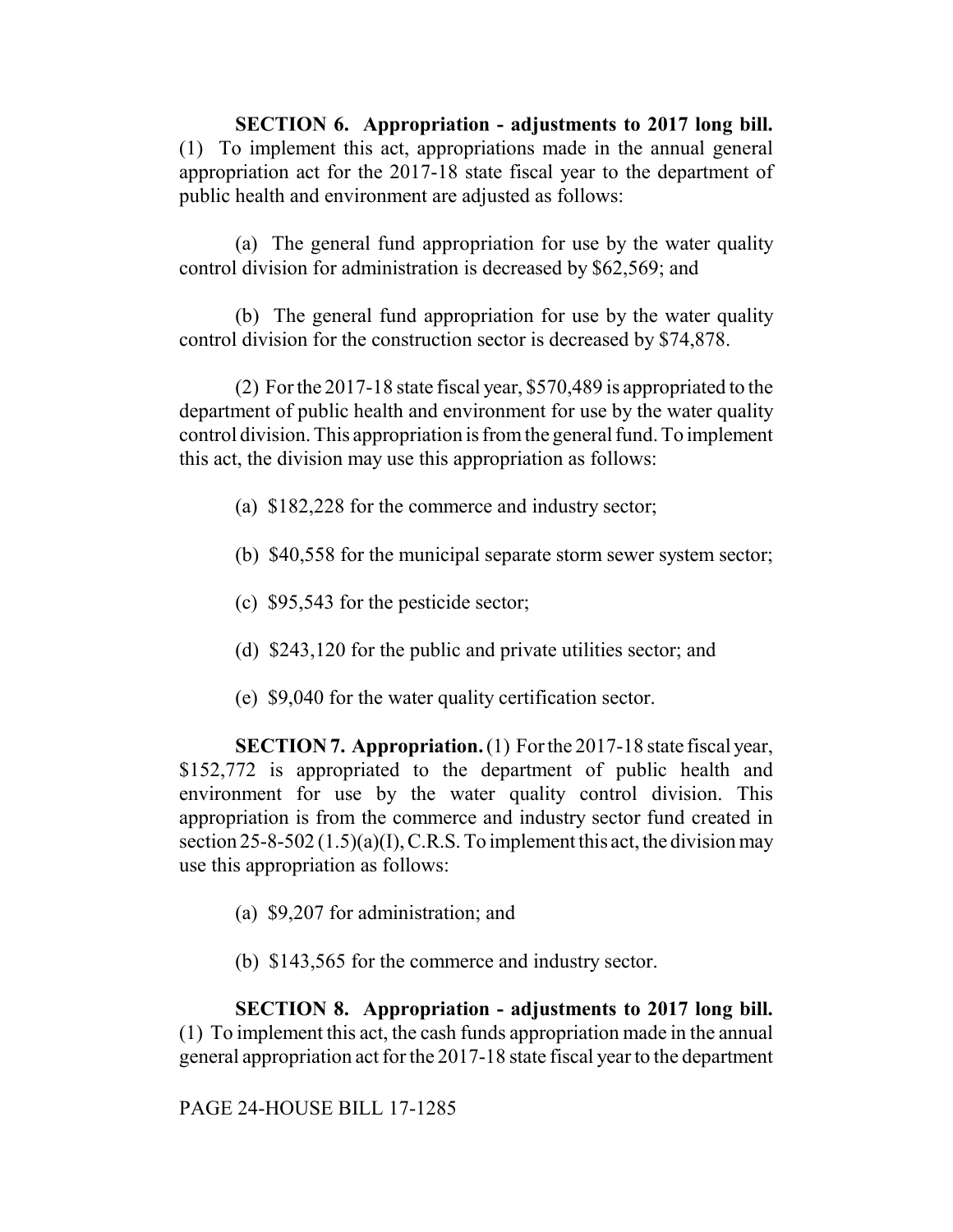of public health and environment from the construction sector fund created in section 25-8-502  $(1.5)(a)(II)$ , C.R.S., for use by the water quality control division for the construction sector is decreased by \$20,874.

(2) For the 2017-18 state fiscal year, \$18,160 is appropriated to the department of public health and environment for use by the water quality control division. This appropriation is from the construction sector fund created in section 25-8-502 (1.5)(a)(II), C.R.S. To implement this act, the division may use this appropriation for administration.

**SECTION 9. Appropriation.** (1) For the 2017-18 state fiscal year, \$23,046 is appropriated to the department of public health and environment for use by the water quality control division. This appropriation is from the municipal separate storm sewer system sector fund created in section  $25-8-502$  (1.5)(a)(IV), C.R.S. To implement this act, the division may use this appropriation as follows:

- (a) \$566 for administration; and
- (b) \$22,480 for the municipal separate storm sewer system sector.

**SECTION 10. Appropriation - adjustments to 2017 long bill.** (1) To implement this act, appropriations made in the annual general appropriation act for the 2017-18 state fiscal year to the department of public health and environment are adjusted as follows:

(a) The cash funds appropriation from the pesticides sector fund created in section  $25-8-502$  (1.5)(a)(III), C.R.S., for use by the water quality control division for administration is decreased by \$1,174.

(b) The cash funds appropriation from the pesticides sector fund created in section  $25-8-502$  (1.5)(a)(III), C.R.S., for use by the water quality control division for the pesticides sector is decreased by \$11,784.

**SECTION 11. Appropriation.** (1) For the 2017-18 state fiscal year, \$633,289 is appropriated to the department of public health and environment for use by the water quality control division. This appropriation is from the public and private utilities sector fund created in section 25-8-502  $(1.5)(a)(V)$ , C.R.S. To implement this act, the division may use this appropriation as follows:

PAGE 25-HOUSE BILL 17-1285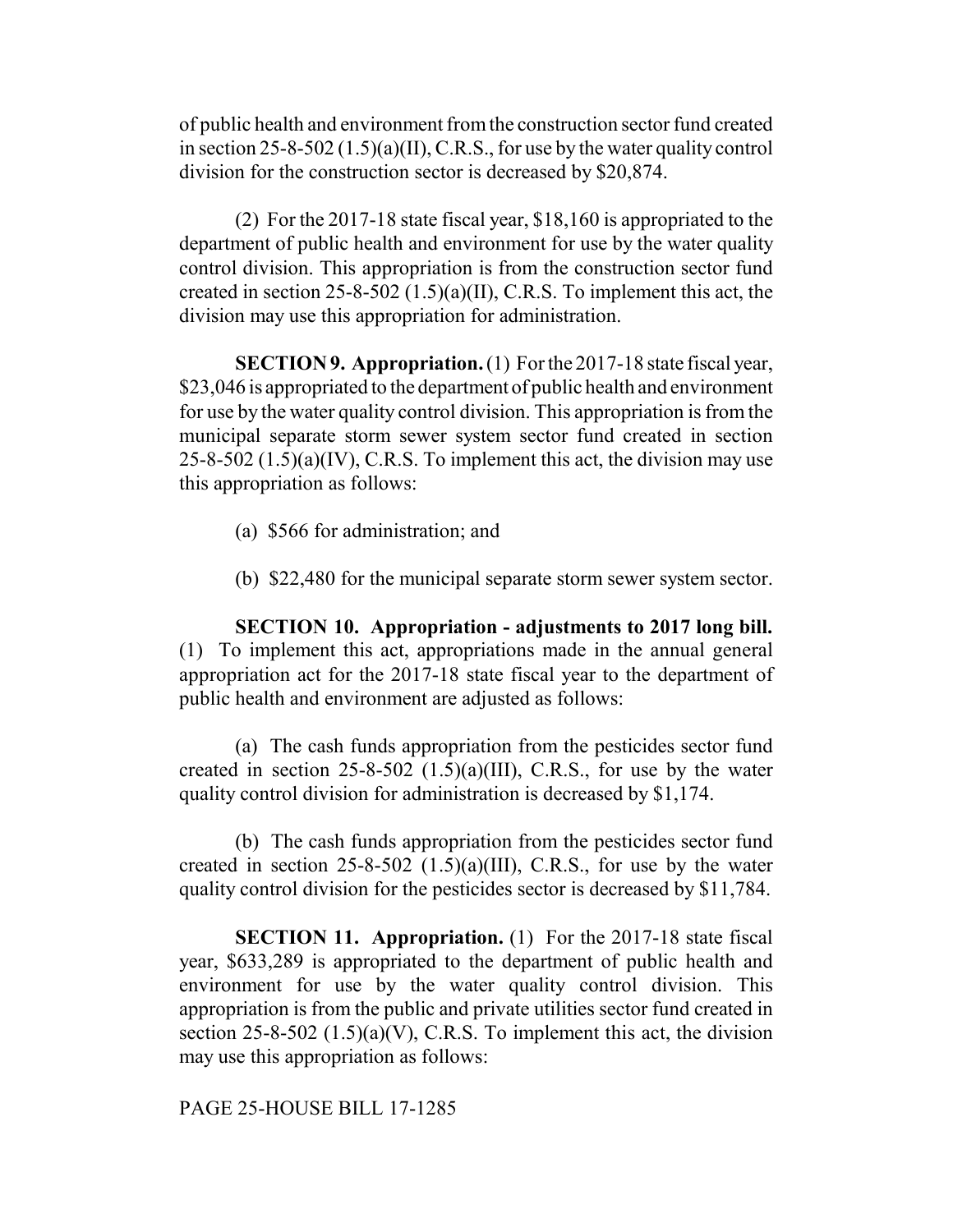- (a) \$34,431 for administration; and
- (b) \$598,858 for the public and private utilities sector.

**SECTION 12. Appropriation - adjustments to 2017 long bill.** (1) To implement this act, cash funds appropriation made in the annual general appropriation act for the 2017-18 state fiscal year to the department of public health and environment from the water quality certification sector fund created in section  $25-8-502$  (1.2)(a), C.R.S., for use by the water quality control division for the water quality certification sector is decreased by \$19,849.

(2) For the 2017-18 state fiscal year, \$1,379 is appropriated to the department of public health and environment for use by the water quality control division. This appropriation is from the water quality certification sector fund created in section 25-8-502 (1.2)(a), C.R.S. To implement this act, the division may use this appropriation for administration.

**SECTION 13. Appropriation.** For the 2017-18 state fiscal year, \$50,000 is appropriated to the department of public health and environment for use by the water quality control division. This appropriation is from the water quality improvement fund created in section 25-8-608 (1.5), C.R.S. To implement this act, the division may use this appropriation for water quality improvement.

**SECTION 14. Effective date.** This act takes effect July 1, 2017; except that section 2 of this act takes effect July 1, 2018.

**SECTION 15. Safety clause.** The general assembly hereby finds,